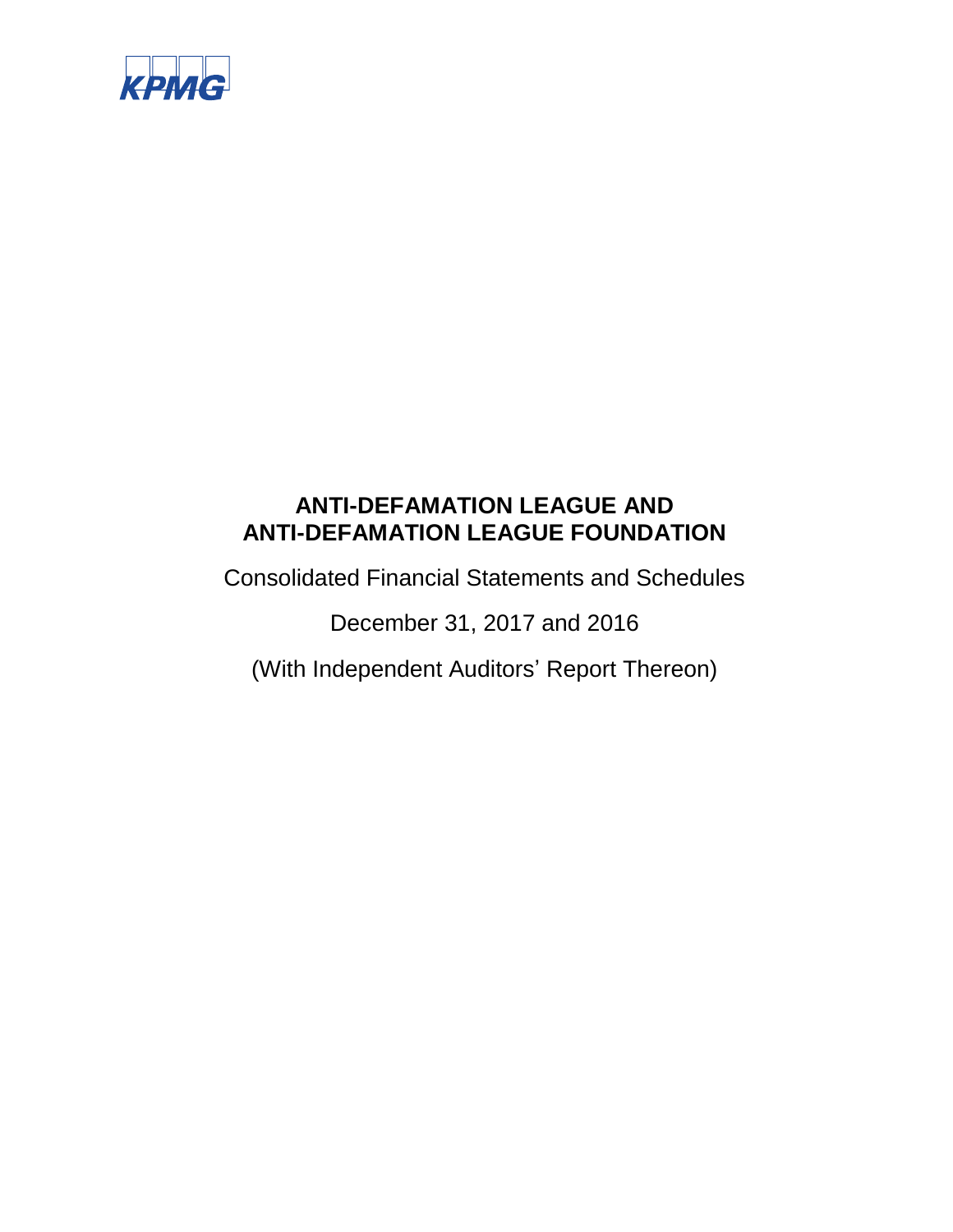

KPMG LLP 345 Park Avenue New York, NY 10154-0102

# **Independent Auditors' Report**

To the National Commission Anti-Defamation League and Board of Trustees Anti-Defamation League Foundation:

We have audited the accompanying consolidated financial statements of the Anti-Defamation League and Anti-Defamation League Foundation (collectively referred to as ADL), which comprise the consolidated balance sheets as of December 31, 2017 and 2016, and the related consolidated statements of activities and cash flows for the years then ended, and the related notes to the consolidated financial statements.

# *Management's Responsibility for the Consolidated Financial Statements*

Management is responsible for the preparation and fair presentation of these consolidated financial statements in accordance with U.S. generally accepted accounting principles; this includes the design, implementation, and maintenance of internal control relevant to the preparation and fair presentation of consolidated financial statements that are free from material misstatement, whether due to fraud or error.

# *Auditors' Responsibility*

Our responsibility is to express an opinion on these consolidated financial statements based on our audits. We conducted our audits in accordance with auditing standards generally accepted in the United States of America. Those standards require that we plan and perform the audit to obtain reasonable assurance about whether the consolidated financial statements are free from material misstatement.

An audit involves performing procedures to obtain audit evidence about the amounts and disclosures in the consolidated financial statements. The procedures selected depend on the auditors' judgment, including the assessment of the risks of material misstatement of the consolidated financial statements, whether due to fraud or error. In making those risk assessments, the auditor considers internal control relevant to the organization's preparation and fair presentation of the consolidated financial statements in order to design audit procedures that are appropriate in the circumstances, but not for the purpose of expressing an opinion on the effectiveness of the organization's internal control. Accordingly, we express no such opinion. An audit also includes evaluating the appropriateness of accounting policies used and the reasonableness of significant accounting estimates made by management, as well as evaluating the overall presentation of the consolidated financial statements.

We believe that the audit evidence we have obtained is sufficient and appropriate to provide a basis for our audit opinion.

# *Opinion*

In our opinion, the consolidated financial statements referred to above present fairly, in all material respects, the financial position of Anti-Defamation League and Anti-Defamation League Foundation as of December 31, 2017 and 2016, and the changes in their net assets and their cash flows for the years then ended in accordance with U.S. generally accepted accounting principles.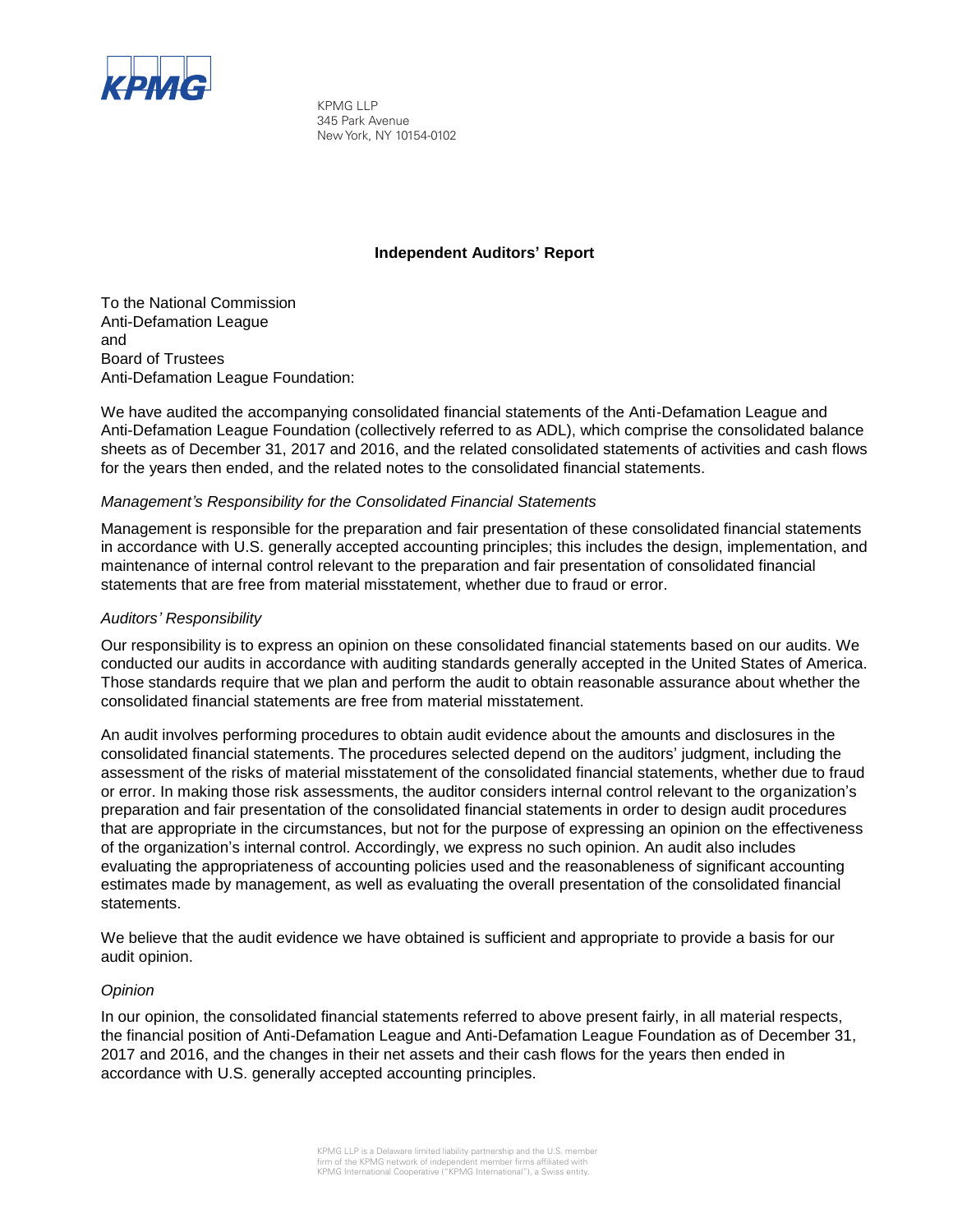

# *Other Matters*

Our audits were conducted for the purpose of forming an opinion on the consolidated financial statements as a whole. The 2017 consolidating and other supplementary information included in schedules 1 through 6 is presented for purposes of additional analysis and is not a required part of the 2017 consolidated financial statements. In addition, the accompanying consolidating balance sheet, statements of activities and cash flows are presented for purposes of additional analysis of the 2017 consolidated financial statements rather than to present the financial position or changes in net assets of the individual entities, and are not a required part of the 2017 consolidated financial statements. Such information is the responsibility of management and was derived from and relates directly to the underlying accounting and other records used to prepare the 2017 consolidated financial statements. The information has been subjected to the auditing procedures applied in the audit of the 2017 consolidated financial statements and certain additional procedures, including comparing and reconciling such information directly to the underlying accounting and other records used to prepare the 2017 consolidated financial statements or to the 2017 consolidated financial statements themselves, and other additional procedures in accordance with auditing standards generally accepted in the United States of America. In our opinion, the information is fairly stated in all material respects in relation to the 2017 consolidated financial statements as a whole.



August 21, 2018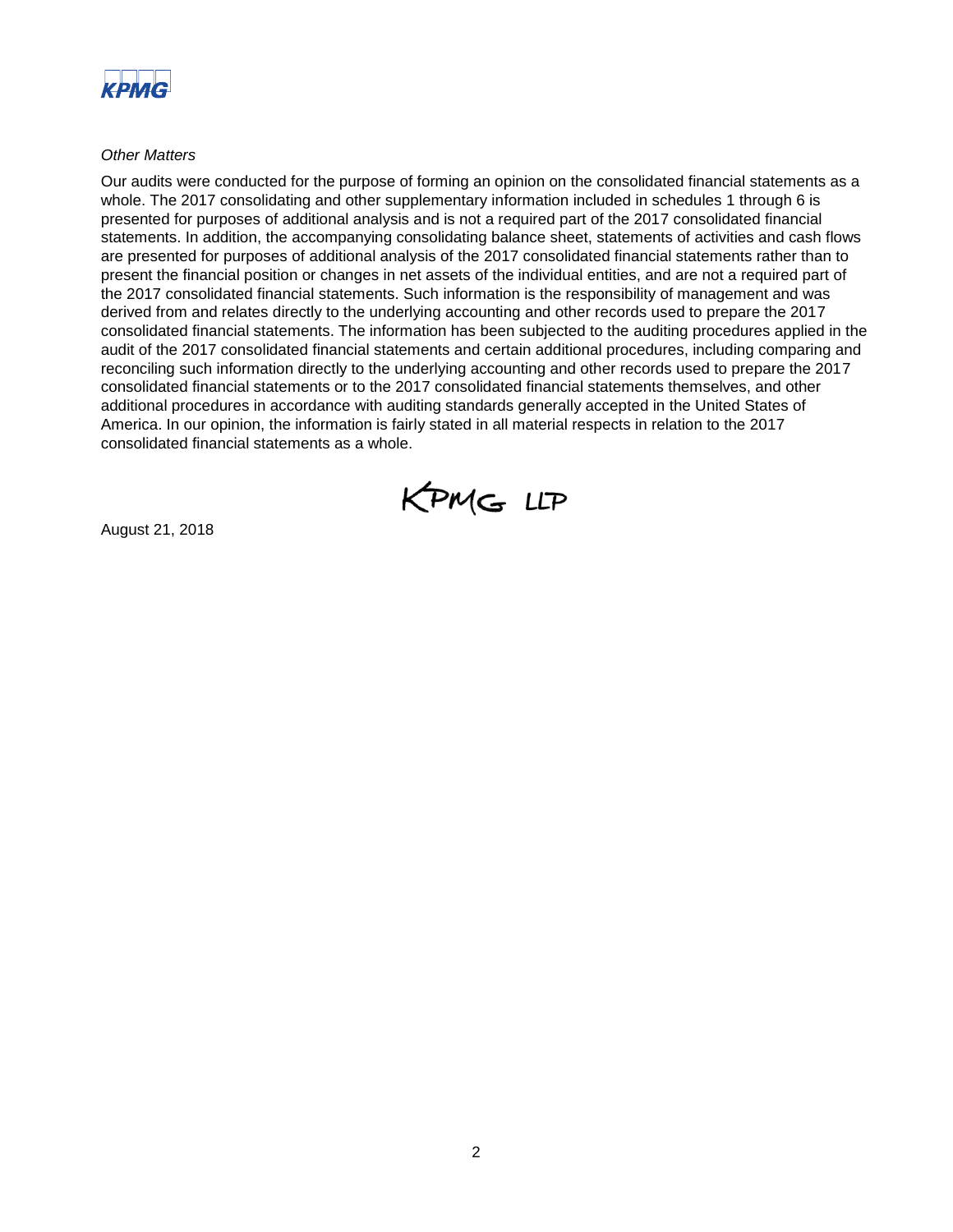Consolidated Balance Sheets

December 31, 2017 and 2016

| <b>Assets</b>                                                                                                                                                                                                                                                    | 2017                                                                               | 2016                                                                         |
|------------------------------------------------------------------------------------------------------------------------------------------------------------------------------------------------------------------------------------------------------------------|------------------------------------------------------------------------------------|------------------------------------------------------------------------------|
| Cash and cash equivalents<br>Contributions receivable, net (note 4)<br>Prepaid expenses and other assets<br>Investments (notes 3 and 8)<br>Property and equipment, net (note 5)                                                                                  | \$<br>27,407,035<br>12,124,114<br>4,589,899<br>106,790,509<br>9,134,525            | 17,878,223<br>12,768,317<br>3,763,957<br>100,088,626<br>9,659,871            |
| <b>Total assets</b>                                                                                                                                                                                                                                              | \$<br>160,046,082                                                                  | 144,158,994                                                                  |
| <b>Liabilities and Net Assets</b>                                                                                                                                                                                                                                |                                                                                    |                                                                              |
| Liabilities:<br>Accounts payable and accrued expenses<br>Borrowings under lines of credit (note 8)<br>Deferred rent (note 8)<br>Liabilities under charitable trusts and annuity agreements<br>Long-term pension obligations (note 6)<br><b>Total liabilities</b> | \$<br>8,448,562<br>8,000,000<br>6,745,677<br>7,820,848<br>30,151,122<br>61,166,209 | 8,399,001<br>8,000,000<br>7,031,406<br>8,338,977<br>31,202,522<br>62,971,906 |
| Commitments and contingencies (note 8)                                                                                                                                                                                                                           |                                                                                    |                                                                              |
| Net assets (accumulated deficit):<br>Unrestricted:<br>Available for operations<br>Long-term pension obligations (note 6)                                                                                                                                         | 28,555,728<br>(30, 151, 122)                                                       | 25,029,661<br>(31,202,522)                                                   |
| Total unrestricted, net of long-term pension obligations                                                                                                                                                                                                         | (1,595,394)                                                                        | (6, 172, 861)                                                                |
| Temporarily restricted (note 7)<br>Permanently restricted (note 7)                                                                                                                                                                                               | 31,785,679<br>68,689,588                                                           | 18,786,594<br>68,573,355                                                     |
| Total net assets                                                                                                                                                                                                                                                 | 98,879,873                                                                         | 81,187,088                                                                   |
| Total liabilities and net assets                                                                                                                                                                                                                                 | \$<br>160,046,082                                                                  | 144,158,994                                                                  |

See accompanying notes to consolidated financial statements.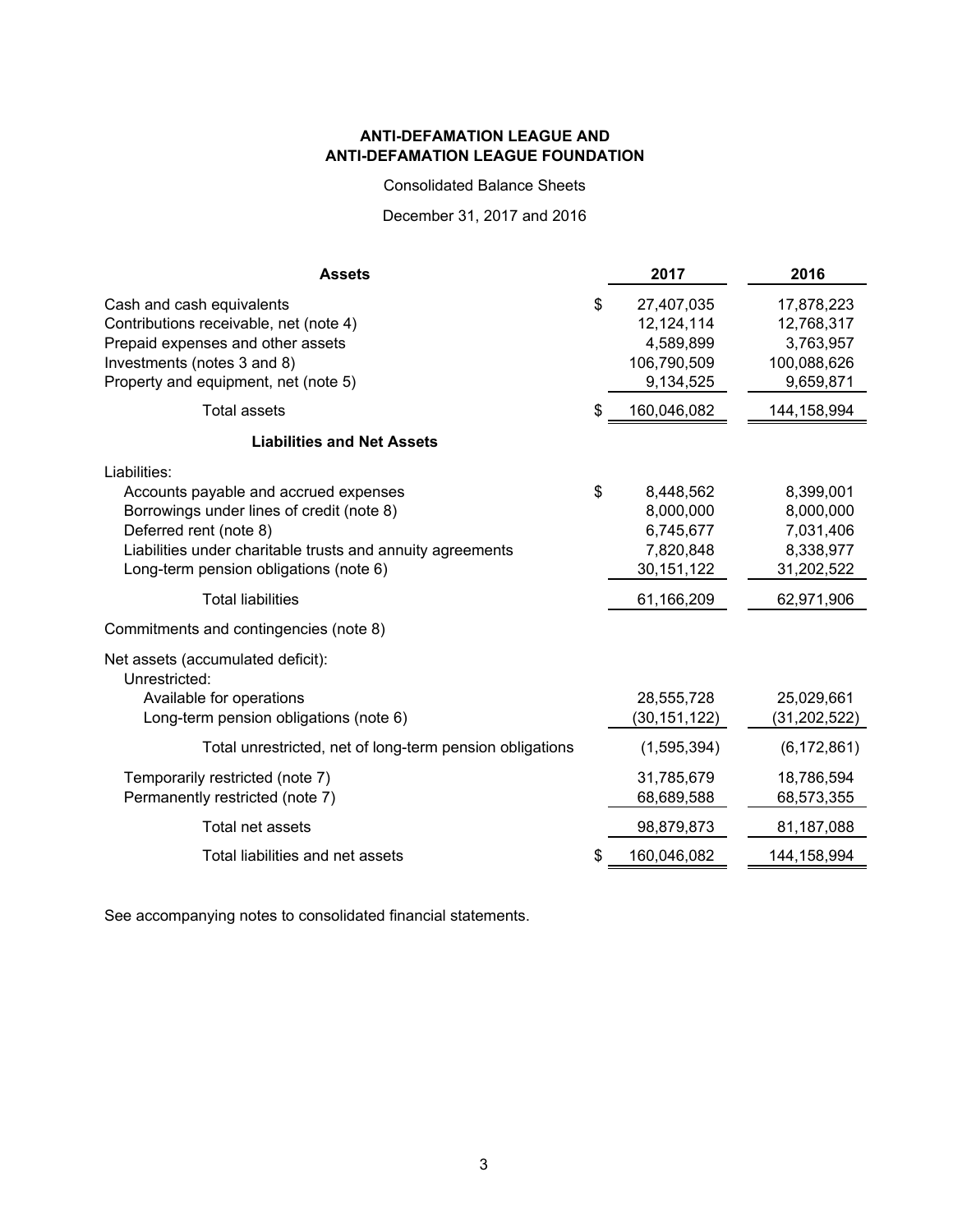Consolidated Statements of Activities

Years ended December 31, 2017 and 2016

|                                                                                                          | 2017                       | 2016                       |
|----------------------------------------------------------------------------------------------------------|----------------------------|----------------------------|
| Changes in unrestricted net assets:<br>Operating revenues:                                               |                            |                            |
| Contributions (including special events revenue of \$17,569,000 and \$20,644,000, respectively)<br>Less: | \$<br>70,553,053           | 61,295,400                 |
| Provision for uncollectible contributions receivable<br>Direct special events expenses                   | (1,692,692)<br>(4,974,691) | (2,603,957)<br>(6,473,906) |
| Contributions, net                                                                                       | 63,885,670                 | 52,217,537                 |
| Endowment return expended and other investment return (note 3)<br>Other income                           | 3,348,477<br>899,634       | 2,945,767<br>695,342       |
| Net assets released from restrictions in satisfaction of time and purpose                                | 6,031,600                  | 10,231,641                 |
| Total operating revenues                                                                                 | 74,165,381                 | 66,090,287                 |
| Operating expenses:                                                                                      |                            |                            |
| Program services:                                                                                        |                            |                            |
| Regional operations                                                                                      | 25,635,582                 | 23,450,791                 |
| Education                                                                                                | 5,852,346                  | 6,160,487                  |
| Policy and programs                                                                                      | 8,496,047                  | 6,987,860                  |
| International affairs and interfaith programs                                                            | 2,554,141                  | 3,799,006                  |
| Leadership                                                                                               | 3,502,890                  | 2,872,211                  |
| Marketing and communications                                                                             | 6,837,652                  | 4,261,346                  |
| Supporting services:                                                                                     | 52,878,658                 | 47,531,701                 |
| Administration                                                                                           | 7,566,315                  | 7,647,820                  |
| Development                                                                                              | 10,314,779                 | 8,406,156                  |
|                                                                                                          | 17,881,094                 | 16,053,976                 |
| Total operating expenses                                                                                 | 70,759,752                 | 63,585,677                 |
| Excess of operating revenues over operating expenses                                                     | 3,405,629                  | 2,504,610                  |
| Nonoperating activities:                                                                                 |                            |                            |
| Investment return greater than amount appropriated (note 3)                                              | 1,557,615                  | 910,463                    |
| Pension (charge) credit other than net periodic benefit cost (note 6)                                    | (411, 392)                 | 834,674                    |
| Reclassification of net assets (note 7)                                                                  | 95,227                     | 2,449,968                  |
| Other, net                                                                                               | (69, 612)                  | 12,232                     |
| Total nonoperating activities                                                                            | 1,171,838                  | 4,207,337                  |
| Increase in unrestricted net assets                                                                      | 4,577,467                  | 6,711,947                  |
| Changes in temporarily restricted net assets:                                                            |                            |                            |
| Contributions                                                                                            | 13, 127, 730               | 6,523,919                  |
| Change in the value of charitable trust and annuity agreements                                           | (508, 432)                 | (735, 436)                 |
| Investment return (note 3)                                                                               | 9,025,280                  | 4,491,702                  |
| Reclassification due to change in donor designation (note 7)                                             |                            | (1, 244, 732)              |
| Net assets released from restrictions:                                                                   |                            |                            |
| Satisfaction of time and purpose                                                                         | (6,031,600)                | (10, 231, 641)             |
| Endowment return appropriated                                                                            | (2,613,893)                | (2,852,422)                |
| Increase (decrease) in temporarily restricted net assets                                                 | 12,999,085                 | (4,048,610)                |
| Change in permanently restricted net assets:                                                             |                            |                            |
| Contributions (note 7)                                                                                   | 211,460                    | 1,988,604                  |
| Reclassification of net assets (note 7)                                                                  | (95, 227)                  | (1,205,236)                |
| Increase in permanently restricted net assets                                                            | 116,233                    | 783,368                    |
| Increase in net assets                                                                                   | 17,692,785                 | 3,446,705                  |
| Net assets at beginning of year                                                                          | 81,187,088                 | 77,740,383                 |
| Net assets at end of year                                                                                | \$<br>98,879,873           | 81,187,088                 |

See accompanying notes to consolidated financial statements.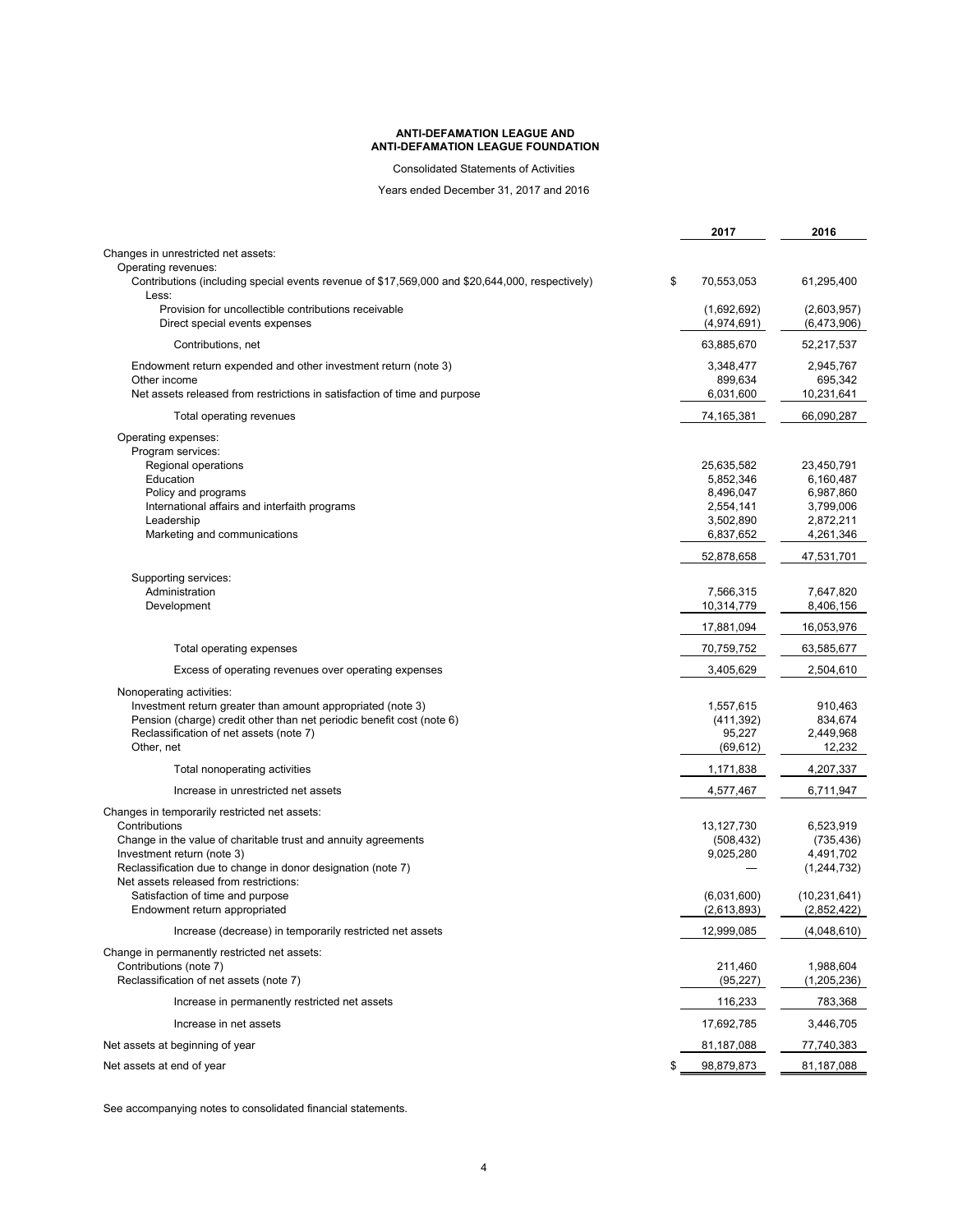Consolidated Statements of Cash Flows

Years ended December 31, 2017 and 2016

|                                                                                                                              | 2017               | 2016                 |
|------------------------------------------------------------------------------------------------------------------------------|--------------------|----------------------|
| Cash flows from operating activities:                                                                                        |                    |                      |
| Increase in net assets                                                                                                       | \$<br>17,692,785   | 3,446,705            |
| Adjustments to reconcile increase in net assets to net cash provided                                                         |                    |                      |
| by (used in) operating activities:                                                                                           |                    |                      |
| Pension charge (credit) other than net periodic benefit cost                                                                 | 411,392            | (834, 674)           |
| Contributions of permanently restricted net assets                                                                           | (211, 460)         | (1,988,604)          |
| Net appreciation in fair value of investments                                                                                | (9,851,056)        | (3,750,826)          |
| Provision for uncollectible contributions receivable                                                                         | 1,692,692          | 2,603,957            |
| Depreciation and amortization                                                                                                | 1,298,606          | 1,270,707            |
| Change in the value of charitable trust and annuity agreements                                                               | 508,432            | 735,436              |
| Changes in operating assets and liabilities:                                                                                 |                    |                      |
| Contributions receivable                                                                                                     | (1,376,489)        | (2,648,761)          |
| Prepaid expenses and other assets                                                                                            | (825, 942)         | 75,493               |
| Accounts payable and accrued expenses                                                                                        | 49,561             | 341,625              |
| Deferred rent                                                                                                                | (285, 729)         | (272, 299)           |
| Accrued pension obligation and benefit plans                                                                                 | (1,462,792)        | (585, 979)           |
| Net cash provided by (used in) operating activities                                                                          | 7,640,000          | (1,607,220)          |
| Cash flows from investing activities:                                                                                        |                    |                      |
| Proceeds from sale of investments                                                                                            | 29,760,272         | 29,660,149           |
| Purchase of investments                                                                                                      | (26, 611, 099)     | (17, 810, 774)       |
| Acquisition of property and equipment                                                                                        | (773, 260)         | (1, 270, 457)        |
| Net cash provided by investing activities                                                                                    | 2,375,913          | 10,578,918           |
|                                                                                                                              |                    |                      |
| Cash flows from financing activities:                                                                                        |                    |                      |
| Contributions of permanently restricted net assets<br>Change in contributions receivable restricted for permanent investment | 211,460<br>328,000 | 1,988,604<br>514,675 |
| Payments to charitable gift annuitants                                                                                       | (1,209,151)        | (1, 193, 574)        |
| Proceeds from charitable trusts and annuity gifts in excess of                                                               |                    |                      |
| amounts recognized as contributions                                                                                          | 182,590            | 218,173              |
|                                                                                                                              |                    |                      |
| Net cash (used in) provided by financing activities                                                                          | (487, 101)         | 1,527,878            |
| Net increase in cash and cash equivalents                                                                                    | 9,528,812          | 10,499,576           |
| Cash and cash equivalents at beginning of year                                                                               | 17,878,223         | 7,378,647            |
| Cash and cash equivalents at end of year                                                                                     | \$<br>27,407,035   | 17,878,223           |

See accompanying notes to consolidated financial statements.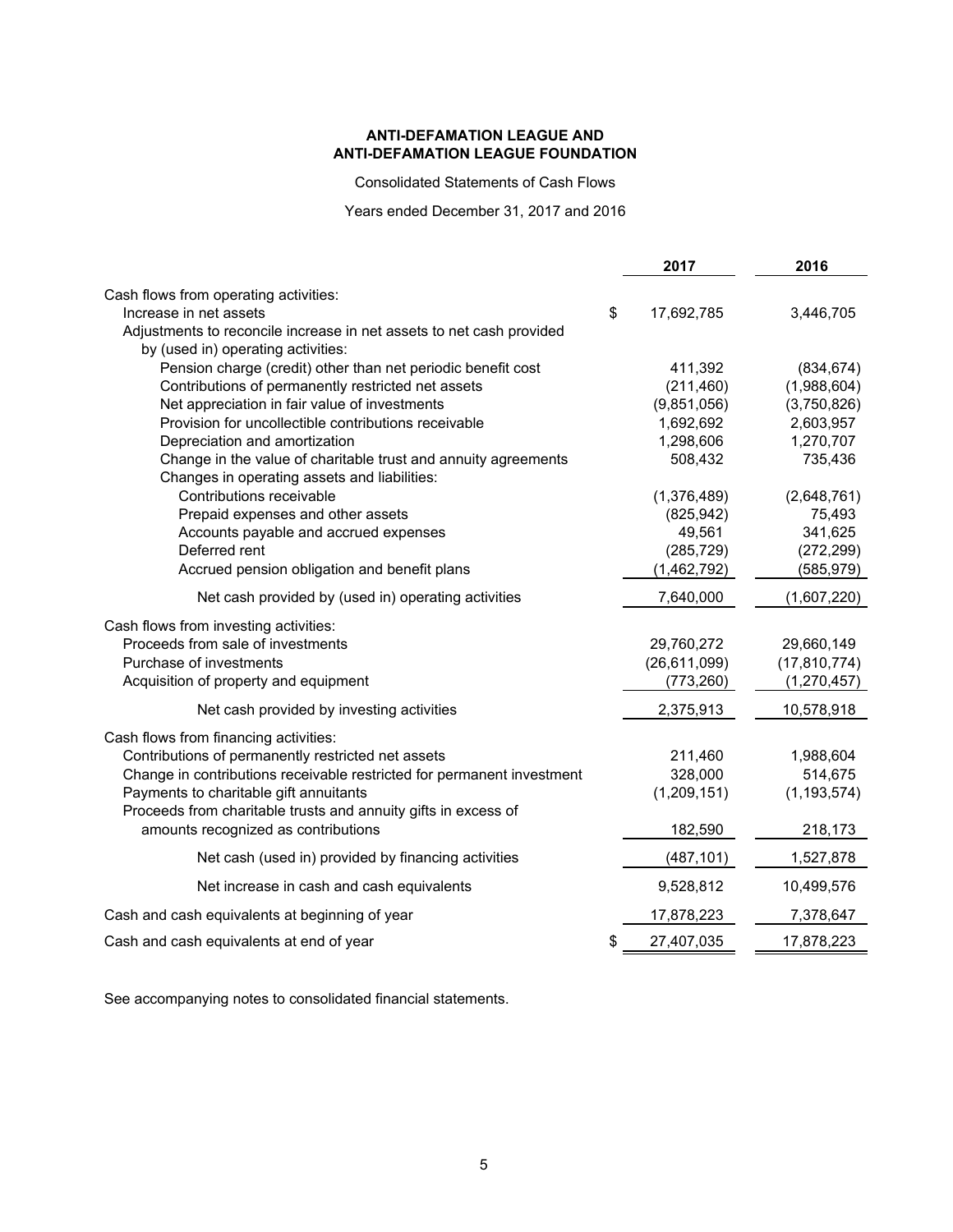Notes to Consolidated Financial Statements

December 31, 2017 and 2016

# **(1) Organization**

The Anti-Defamation League (the League) is a nonprofit organization formed in 1913 for the purpose of defending democratic ideals and eliminating anti-Semitism and bigotry in the United States (U.S.) and around the world, while providing knowledgeable leadership on a national level for the American Jewish community.

The Anti-Defamation League Foundation (the Foundation) was established in 1976 to assist the League in its principal objectives and to encourage and administer endowments.

Both the League and the Foundation (collectively referred to as ADL) are exempt from federal income taxes under Section 501(c)(3) of the Internal Revenue Code, except for tax on unrelated business income, if applicable.

The following functional classifications have been established to account for the program services of ADL:

# *(a) Regional Operations*

Supervises and coordinates the League's coast-to-coast network of regional offices. Establishes and monitors operating plans for each region, with particular focus on priority programs and activities, including anti-bias training for educators, students and law enforcement professionals; civil rights advocacy; monitoring and exposing of extremist activity; victim assistance; promotion of intergroup collaboration and understanding; and, response to hate crimes and bias incidents. Assists regions in their recruitment and engagement of qualified leadership and their expansion of philanthropic support. Creates measures and metrics to evaluate regional reach and impact.

# *(b) Education*

Furthers the League's mission through the design and delivery of intergroup, Holocaust, anti-bias, and other educational programs and materials for use in P-12 classrooms, on college campuses, and with community groups, corporations, civic associations, religious organizations, youth movements, and other nontraditional learning contexts.

# *(c) Policy and Programs*

Encompasses the work of Civil Rights; Government Relations, Advocacy, and Community Engagement; the Center on Technology and Society; Law Enforcement and Community Security; the Center on Extremism; and Hispanic Affairs. The Civil Rights team, with three attorneys in New York, five area counsels around the country, and a Washington, D.C.-based Policy Planning Center, formulates and implements the League's civil rights agenda in a range of areas including anti-Semitism and all forms of bigotry, discrimination and bias motivated violence; religious freedom and church state separation; and immigration and refugee rights, preparing reports and memoranda, filing amicus briefs, and engaging in other forms of public advocacy. The Government Relations, Advocacy, and Community Engagement team promotes the League's mission in Washington, D.C. and around the country with a focus on legislative advocacy, outreach to government officials, and coalition building. The Center on Technology and Society, based in Silicon Valley, California, works to develop new strategies in the fight against hate online, analyzing and preparing reports on hate speech and cyber harassment, providing insights to government and policymakers, and exposing and countering specific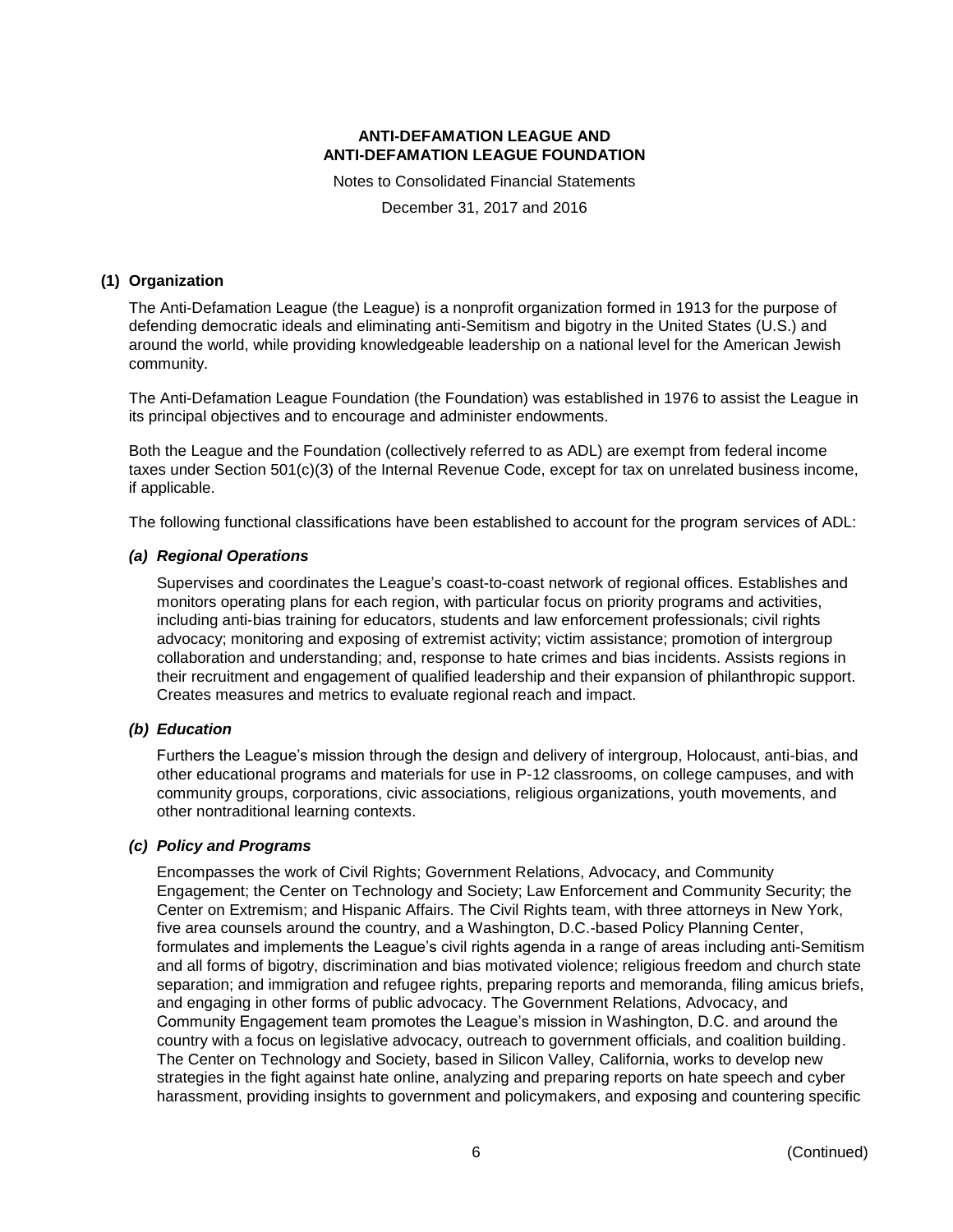Notes to Consolidated Financial Statements

December 31, 2017 and 2016

cases of abuse and offensive content on the Internet. ADL's Rita and Leo Greenland Library, which archives all of ADL's documents as well as mainstream and extremist publications, also resides in the Policy group. The Center on Extremism monitors and exposes extremist movements and individuals across the ideological spectrum, and provides actionable intelligence and data-based analysis to law enforcement, public officials, community leaders and technology companies. The Law Enforcement and Community Security team conducts training for law enforcement agencies on hate crimes, extremism and implicit bias, as well as programs on community security. Hispanic Affairs expands ADL's work with Hispanic/Latino communities in the US.

# *(d) International Affairs and Interfaith Programs*

Maintains contacts throughout Europe, Latin America, the Middle East, and the U.S. from which information is gathered relating to political and social movements that impact anti-Semitism and bigotry. Observes and analyzes trends around the world related to anti-Semitism and related issues. Prepares and disseminates reports and data regarding Israel's security, U.S.-Israel relations and anti-Semitism in the Middle East. Initiates educational programs on the Middle East and Israeli issues, as well as on international best practices on fighting anti-Semitism and bigotry. Maintains contact with faith leaders in the U.S. and other countries. Develops programs of cooperation on intergroup understanding and human relations with Catholic and Protestant religious groups at community, regional, and national levels. Participates in educational and action programs in interfaith efforts. Organizes training programs and curriculum development for seminars and religious oriented educational institutions.

# *(e) Leadership*

Recruits and develops and engages new leadership through special programmatic meetings and dissemination of programmatic materials.

# *(f) Marketing and Communications*

Presents the public face of ADL. Manages the League's awareness through Internet initiatives, social marketing, online video, and newspaper campaigns; produces the national newsletter ADL on the Frontline; and handles direct marketing. Prepares audiovisual and print materials on ADL issues, goals, and objectives; writes, edits, and produces materials for all ADL divisions (reports, brochures, displays, invitations, newsletters, periodicals, journals, ads, and special publications); and handles special projects such as exhibits.

# **(2) Summary of Significant Accounting Policies**

The consolidated financial statements have been prepared on the accrual basis of accounting and include the accounts of the League and the Foundation. All significant interorganizational balances and transactions have been eliminated in consolidation.

# *(a) Basis of Presentation*

ADL's net assets (including those associated with endowment funds), revenues, gains, and losses are classified based on the existence or absence of donor-imposed restrictions. Accordingly, net assets and changes therein are classified and reported as follows:

*Unrestricted net assets* – Net assets not subject to donor-imposed restrictions.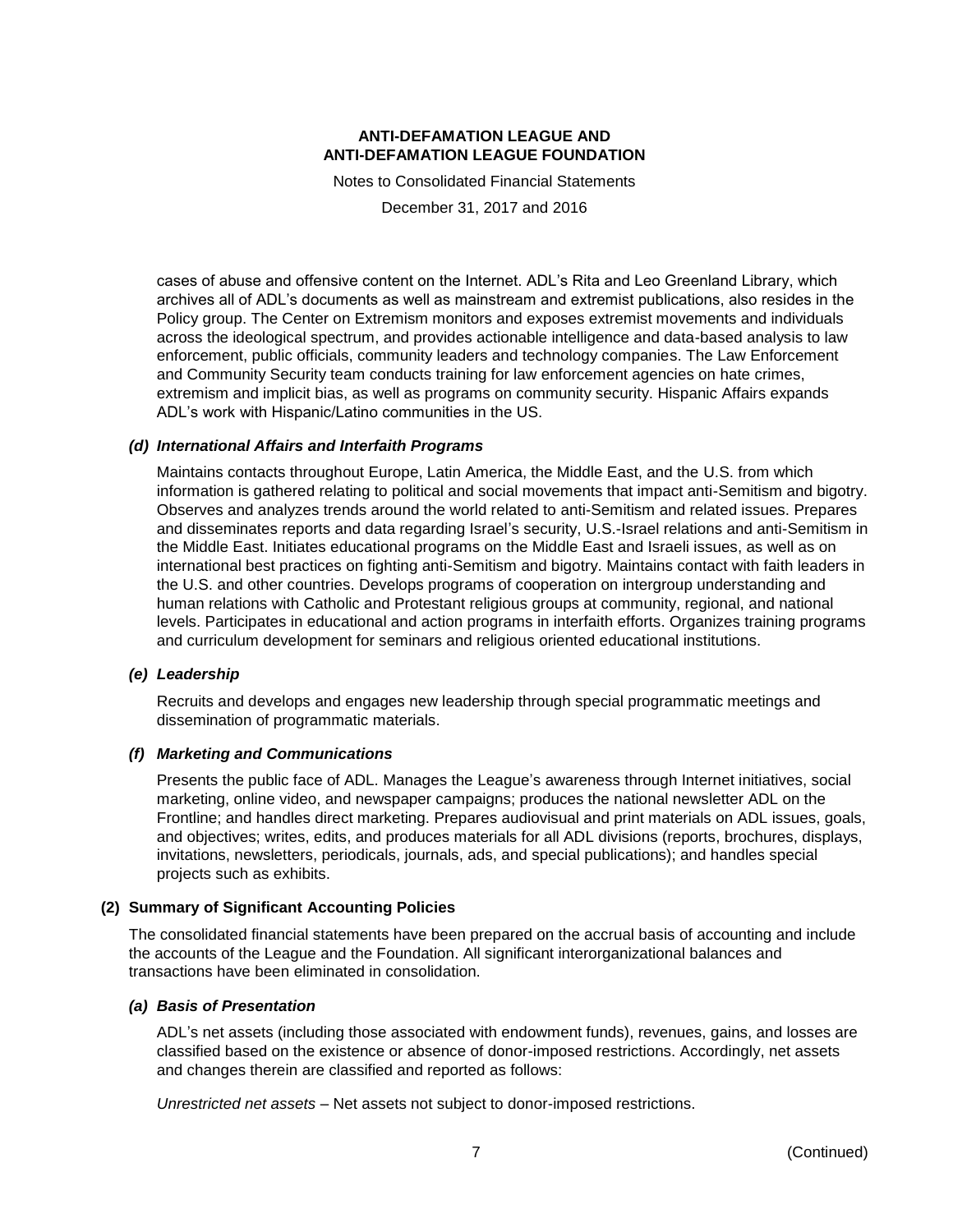Notes to Consolidated Financial Statements

December 31, 2017 and 2016

*Temporarily restricted net assets* – Net assets subject to donor-imposed restrictions that will be met either by actions of ADL and/or the passage of time. ADL follows the provisions of Accounting Standards Codification (ASC) 958, *Section 205-45*, *Classification of Donor Restricted Endowment Funds Subject to UPMIFA*, which requires the portion of a donor restricted endowment fund that is not classified as permanently restricted to be classified as temporarily restricted net assets until appropriated for expenditure in a manner consistent with the standard of prudence prescribed by the New York Prudent Management of Institutional Funds Act (NYPMIFA).

*Permanently restricted net assets* – Net assets subject to donor-imposed stipulations that they be maintained permanently by ADL. The donors of these assets may specify the use of the income earned. In addition, ADL classifies as permanently restricted net assets the original value of gifts to the permanent endowment, as well as accumulations to the permanent endowment made at the direction of the donor. ADL follows the provisions of NYPMIFA in managing its donor-restricted endowment. ADL has interpreted NYPMIFA as allowing it to appropriate for expenditure or accumulate so much of the donor-restricted endowment fund as is prudent for the uses, benefits, purposes, and duration for which the endowment fund is established, subject to the intent of the donor as expressed in the gift instrument absent explicit donor stipulations to the contrary.

Operations include all expenses incurred and unrestricted revenues, except for investment return greater or less than the amount appropriated for spending, pension charges or credits other than net periodic benefit cost, and nonrecurring items.

# *(b) Use of Estimates*

The preparation of the consolidated financial statements in conformity with U.S. generally accepted accounting principles requires management to make estimates and assumptions that affect the reported amounts of assets and liabilities and disclosure of contingent assets and liabilities at the date of the consolidated financial statements and the reported amounts of revenues and expenses during the reporting period. Significant estimates made in the preparation of the consolidated financial statements include the fair value of alternative investments, net realizable value of contributions receivable, pension assumptions, and functional expense allocation. Actual results could differ from those estimates.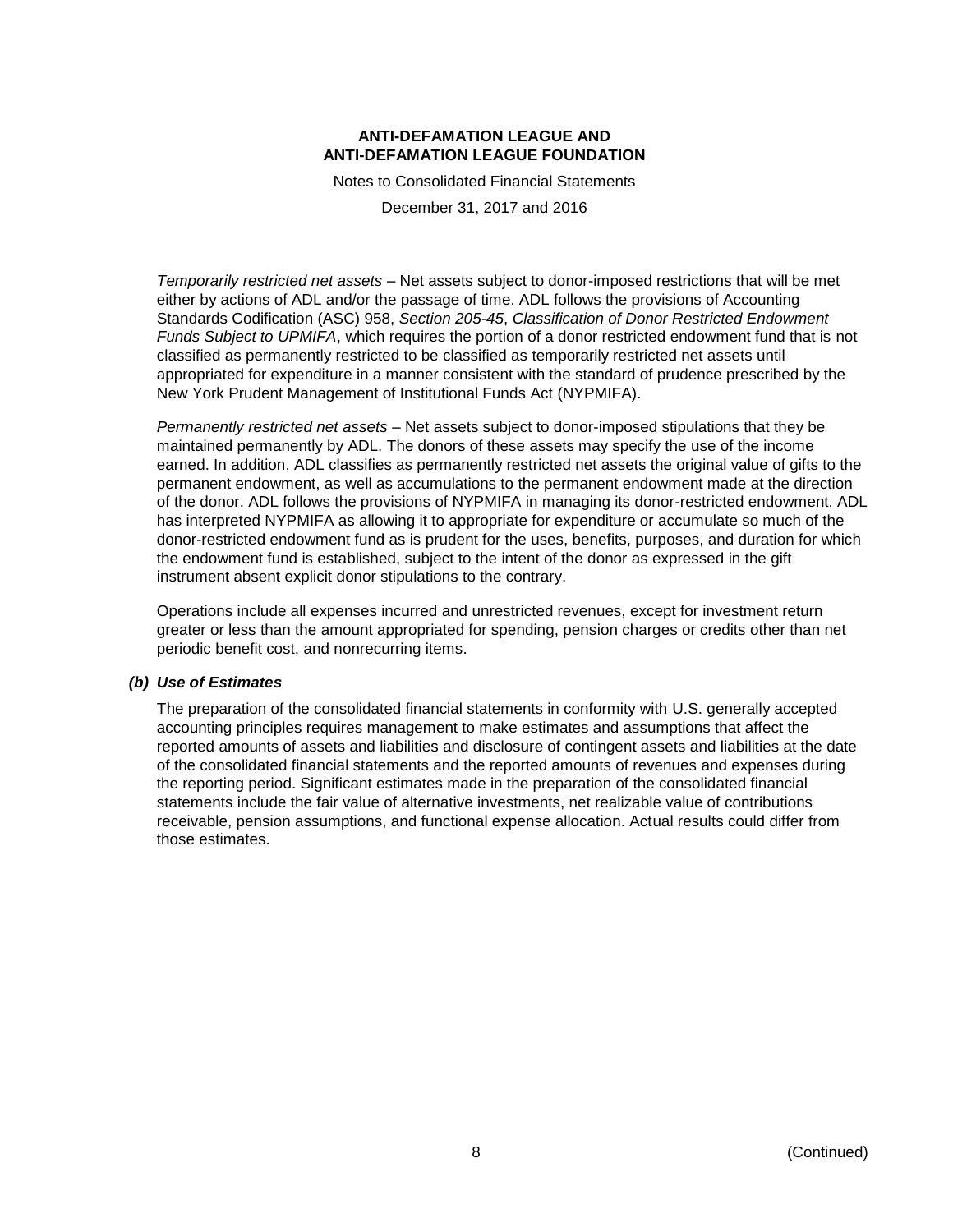Notes to Consolidated Financial Statements

December 31, 2017 and 2016

#### *(c) Fair Value Measurements*

Assets and liabilities reported at fair value are required to be classified within a fair value hierarchy which gives preference to the use of observable inputs over unobservable inputs. Fair value is defined as the exchange price that would be received to sell an asset or paid to transfer a liability (an exit price) in the principal or most advantageous market for the asset or liability in an orderly transaction between market participants on the measurement date. The three levels of the fair value hierarchy are as follows:

- Level 1 inputs are quoted or published prices (unadjusted) in active markets for identical assets or liabilities that a reporting entity has the ability to access at the measurement date.
- Level 2 inputs are inputs other than quoted or published prices included in Level 1 that are either directly or indirectly observable for the assets or liabilities.
- Level 3 inputs are unobservable inputs for the assets or liabilities.

The classification of investments in the fair value hierarchy is not necessarily an indication of the risks, liquidity, or degree of difficulty in estimating the fair value of each investment's underlying assets and liabilities.

# *(d) Cash and Cash Equivalents*

Cash and cash equivalents represent highly liquid investments with original maturities of three months or less at the time of purchase, except for those short-term investments managed by ADL's investment managers as part of their long-term investment strategies, which are included in investments in the accompanying consolidated balance sheets.

#### *(e) Investments*

Investments in short-term instruments, fixed income securities, mutual funds, equity securities and the equity investment trust are carried at fair value based on quoted or published market prices. Investments in absolute return funds, limited partnerships, and other nonpublicly traded investments are stated at estimated fair value which, as a practical expedient, is the net asset value as provided by the investment managers, and evaluated for reasonableness by ADL. The real estate limited partnership is stated at fair value based on an independent appraisal.

# *(f) Contributions*

Contributions, including unconditional promises to give, are recorded as contributions in the accompanying consolidated statements of activities when pledged, less an estimated amount for contributions deemed uncollectible and less a discount for pledges due in future years. Contributions are considered to be available for unrestricted use unless restricted by donors to specific purposes. Conditional contributions, including promises to give, are not recognized until they become unconditional, that is, when the conditions on which they depend are substantially met.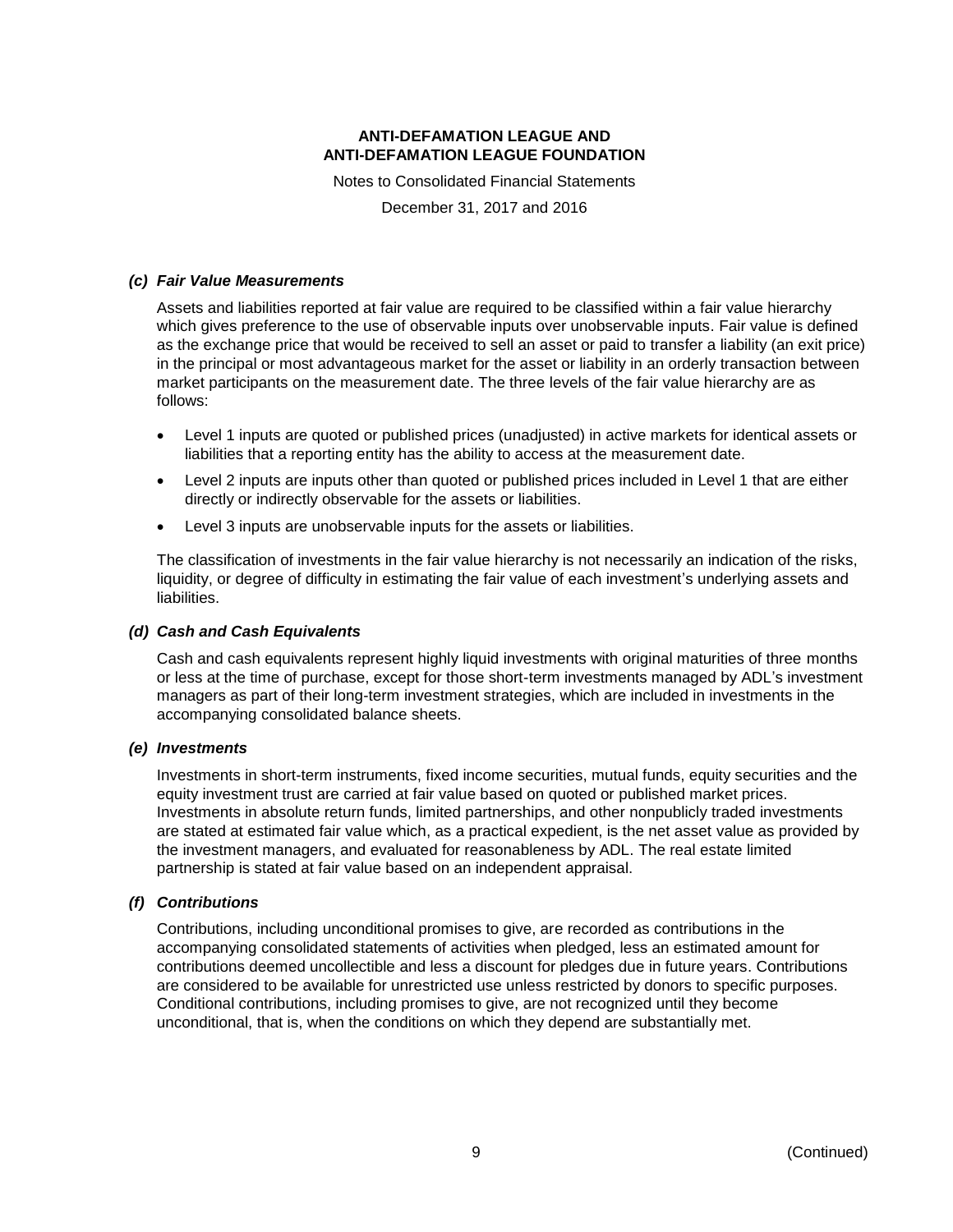Notes to Consolidated Financial Statements

December 31, 2017 and 2016

ADL reports gifts of cash and other assets as temporarily restricted contributions if they are received with donor stipulations that limit their use, except for those restrictions met in the same fiscal year as received, which are reported as revenues in the unrestricted net assets category. When a donor restriction expires, that is, when a stipulated time restriction ends or purpose restriction is accomplished, temporarily restricted net assets are reclassified to unrestricted net assets and reported in the accompanying consolidated statements of activities as net assets released from restrictions. Net assets released from restrictions related to endowment appropriations are reported as endowment return appropriated.

Donated assets and contributed services that meet the criteria for recognition are recorded at fair value at date of gift. The fair value of readily marketable donated assets is based upon published market prices. The fair value of all other assets is based on independent appraisal or estimates of proceeds to be received upon disposition.

# *(g) Split-Interest Agreements*

Contributions of assets placed in trusts in which ADL has a remainder interest and charitable gift annuities are recorded at the date the assets are received after recording liabilities for the actuarial present value of the estimated payments to be made to the donors and/or other beneficiaries. Such contributions are recorded as unrestricted or temporarily restricted in the accompanying consolidated statements of activities based on the absence or presence of donor imposed restrictions. The liabilities are adjusted annually for changes in the value of the assets and changes in the estimates of future benefits and are classified as Level 3 in the fair value hierarchy. The adjustments are recorded as change in the value of charitable trust and annuity agreements in the accompanying consolidated statements of activities. The present value of payments to the donors and beneficiaries of the annuities is calculated using a discount rate of 3.5% and 4.0% in 2017 and 2016, respectively.

# *(h) Fixed Assets*

Property and equipment are stated at cost except those assets received by gift, which are stated at fair value at date of gift. Property and equipment are depreciated over their estimated useful lives using the straight-line method.

# *(i) Income Tax*

ADL recognizes the effect of income tax positions only if those positions are more likely than not of being sustained. Income generated from activities unrelated to ADL's exempt purpose is subject to tax under Internal Revenue Code Section 511 and is reported and paid with the Internal Revenue Service Form 990-T (*Exempt Organization Business Income Tax Return*).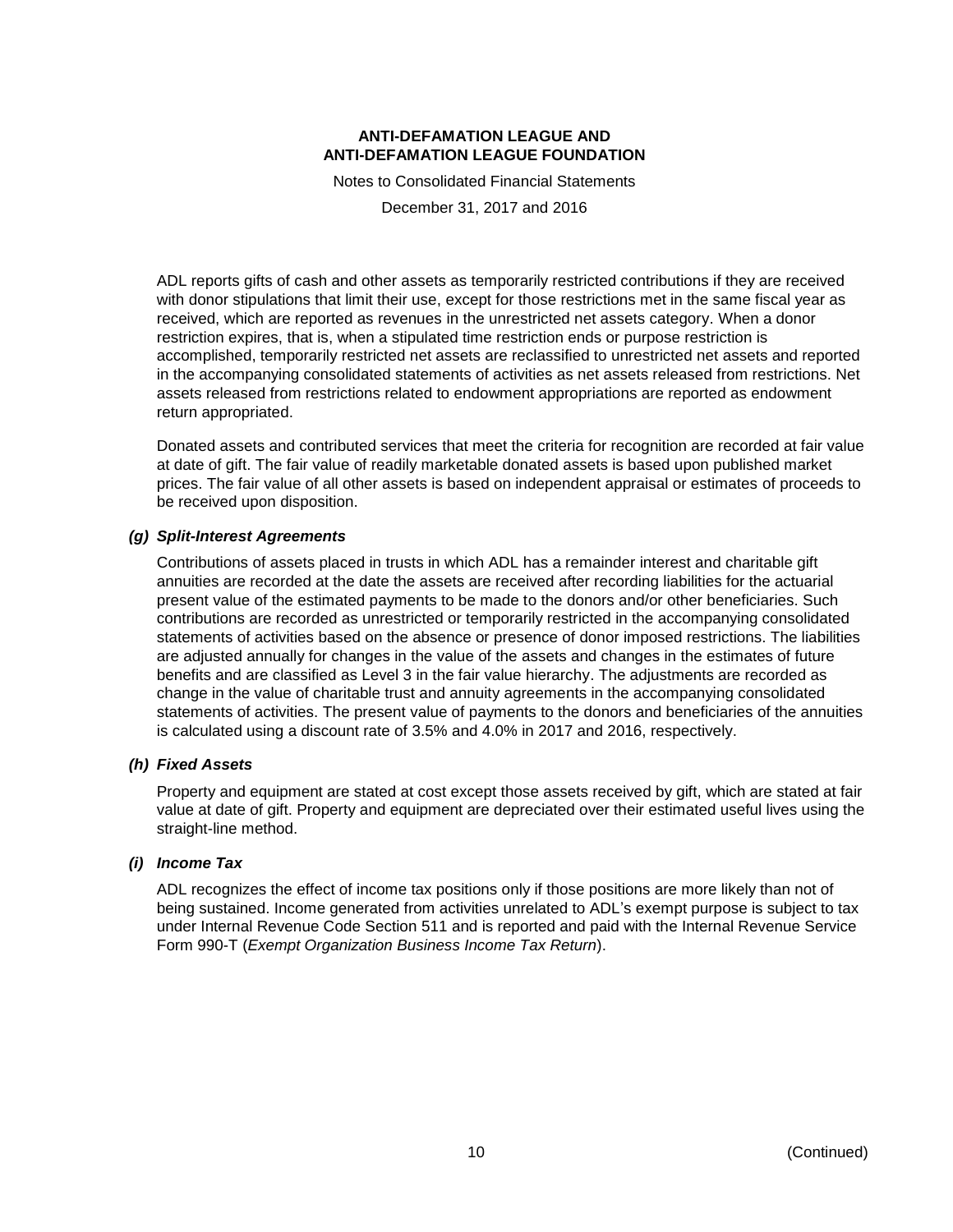Notes to Consolidated Financial Statements

December 31, 2017 and 2016

# **(3) Investments**

Investments, stated at estimated fair value, consist of the following at December 31, 2017 and 2016:

|                                          | 2017              | 2016         |
|------------------------------------------|-------------------|--------------|
| Receivables for investments sold         | \$<br>91,165      | 2,785,966    |
| Invested cash and short-term investments | 926,409           | 612,599      |
| Fixed income securities – government     | 1,553,913         | 6,877,223    |
| Mutual funds $-$ equities                | 25,611,605        | 18,437,678   |
| Mutual funds - fixed income              | 10,267,701        | 6,092,811    |
| Mutual funds - real assets               | 6,229,775         | 5,083,361    |
| Common stocks                            | 14,311,862        | 12, 171, 736 |
| Absolute return funds                    | 35,310,940        | 35,541,321   |
| Limited partnerships                     | 12,487,139        | 12,485,931   |
| Total                                    | \$<br>106,790,509 | 100,088,626  |

Investments include charitable trust and annuity funds of approximately \$11.8 million and \$11.6 million at December 31, 2017 and 2016, respectively.

Investment return for the years ended December 31, 2017 and 2016 is summarized as follows:

|                                                                                                                                                        |    | 2017                              | 2016                           |
|--------------------------------------------------------------------------------------------------------------------------------------------------------|----|-----------------------------------|--------------------------------|
| Interest and dividends<br>Net appreciation in fair value of investments                                                                                | \$ | 1,466,423<br>9,851,056            | 1,744,684<br>3,750,826         |
| Total investment return                                                                                                                                | S  | 11,317,479                        | 5,495,510                      |
| Reported in the consolidated statements of activities as follows:<br>Unrestricted – operating<br>Unrestricted - nonoperating<br>Temporarily restricted | \$ | 734,584<br>1,557,615<br>9,025,280 | 93,345<br>910,463<br>4,491,702 |
| Total investment return                                                                                                                                | S  | 11,317,479                        | 5,495,510                      |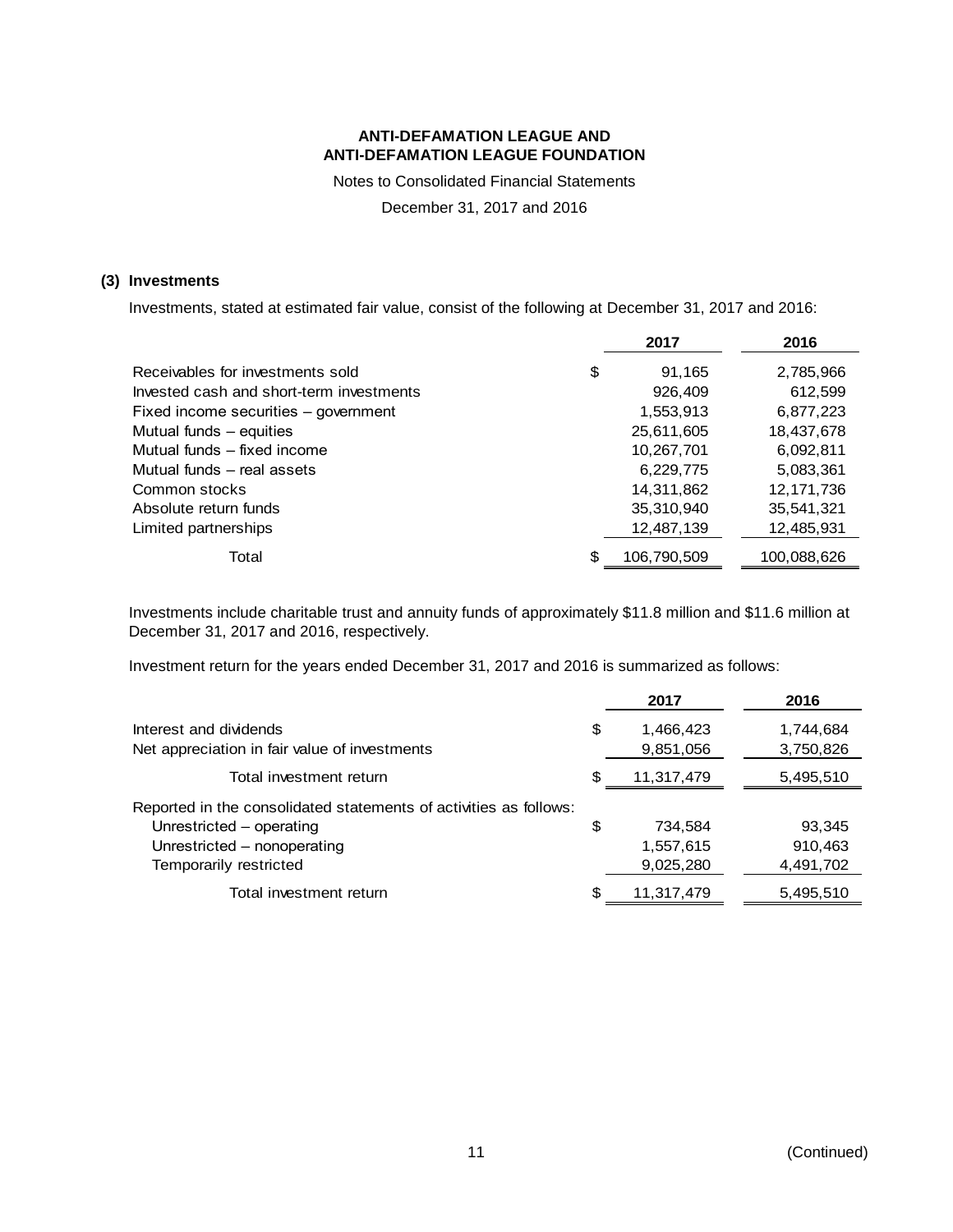Notes to Consolidated Financial Statements

December 31, 2017 and 2016

Investments at fair value as of December 31, 2017 are as follows:

|                                          | <b>Fair value</b> |   | Level 1    | Level <sub>2</sub> | Level 3   |
|------------------------------------------|-------------------|---|------------|--------------------|-----------|
| Receivables for investments sold (a)     | \$<br>91,165      |   | 91,165     |                    |           |
| Invested cash and short-term             |                   |   |            |                    |           |
| investments                              | 926,409           |   | 926,409    |                    |           |
| Fixed income securities - government     | 1,553,913         |   | 1,124,613  | 429,300            |           |
| Mutual funds - equities:                 |                   |   |            |                    |           |
| Domestic                                 | 8,991,803         |   | 8,325,972  | 665,831            |           |
| International                            | 16,619,802        |   | 14,272,878 | 2,346,924          |           |
| Mutual funds - fixed income:             |                   |   |            |                    |           |
| Domestic                                 | 10,267,701        |   | 8,421,176  | 1,846,525          |           |
| Mutual funds - real assets               | 6,229,775         |   | 6,229,775  |                    |           |
| Common stocks:                           |                   |   |            |                    |           |
| Domestic                                 | 13,602,343        |   | 13,602,343 |                    |           |
| International                            | 709,519           |   | 709,519    |                    |           |
| Real estate limited partnership (b)      | 6,563,966         |   |            |                    | 6,563,966 |
| Equity investment trust                  | 4,911,180         |   | 4,911,180  |                    |           |
|                                          | 70,467,576        | S | 58,615,030 | 5,288,580          | 6,563,966 |
| Investments reported at net asset value: |                   |   |            |                    |           |
| Absolute return funds:                   |                   |   |            |                    |           |
| Multi-strategy hedge funds               | 14,738,446        |   |            |                    |           |
| Global opportunities hedge funds         | 4,511,447         |   |            |                    |           |
| Equity long/short hedge funds            | 6,203,279         |   |            |                    |           |
| Global equity hedge funds                | 3,375,256         |   |            |                    |           |
| Distressed debt hedge funds              | 4,564,169         |   |            |                    |           |
| Other                                    | 1,918,343         |   |            |                    |           |
|                                          |                   |   |            |                    |           |
| Limited partnerships:                    |                   |   |            |                    |           |
| Other                                    | 1,011,993         |   |            |                    |           |
| Total investments reported               |                   |   |            |                    |           |
| at net asset value                       | 36,322,933        |   |            |                    |           |
| <b>Total investments</b>                 | \$<br>106,790,509 |   |            |                    |           |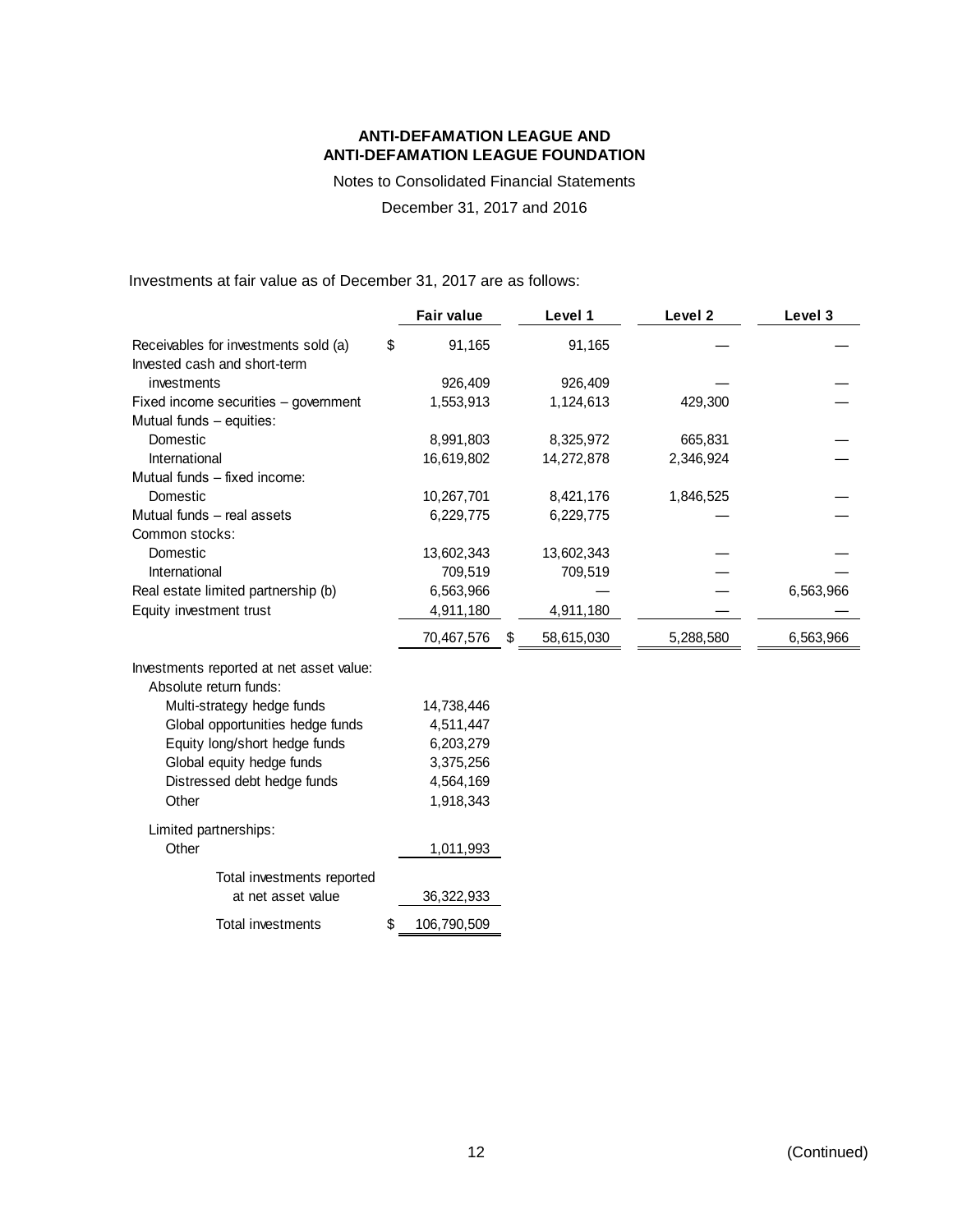Notes to Consolidated Financial Statements

December 31, 2017 and 2016

Investments at fair value as of December 31, 2016 are as follows:

|                                          | <b>Fair value</b> |   | Level 1    | Level 2      | Level 3   |
|------------------------------------------|-------------------|---|------------|--------------|-----------|
| Receivables for investments sold (a)     | \$<br>2,785,966   |   | 2,785,966  |              |           |
| Invested cash and short-term             |                   |   |            |              |           |
| investments                              | 612,599           |   | 612,599    |              |           |
| Fixed income securities - government     | 6,877,223         |   | 1,380,023  | 5,497,200    |           |
| Mutual funds - equities:                 |                   |   |            |              |           |
| Domestic                                 | 8,602,857         |   | 7,976,608  | 626,249      |           |
| International                            | 9,834,821         |   | 7,999,840  | 1,834,981    |           |
| Mutual funds - fixed income:             |                   |   |            |              |           |
| Domestic                                 | 6,018,127         |   | 2,899,396  | 3,118,731    |           |
| International                            | 74,684            |   |            | 74,684       |           |
| Mutual funds - real assets               | 5,083,361         |   | 5,083,361  |              |           |
| Common stocks:                           |                   |   |            |              |           |
| Domestic                                 | 11,561,160        |   | 11,561,160 |              |           |
| International                            | 610,576           |   | 610,576    |              |           |
| Real estate limited partnership (b)      | 6,955,681         |   |            |              | 6,955,681 |
| Equity investment trust                  | 4,482,506         |   | 4,482,506  |              |           |
|                                          | 63,499,561        | S | 45,392,035 | 11, 151, 845 | 6,955,681 |
| Investments reported at net asset value: |                   |   |            |              |           |
| Absolute return funds:                   |                   |   |            |              |           |
| Multi-strategy hedge funds               | 17,575,286        |   |            |              |           |
| Global opportunities hedge funds         | 4,470,126         |   |            |              |           |
| Equity long/short hedge funds            | 6,876,462         |   |            |              |           |
| Distressed debt hedge funds              | 4,610,126         |   |            |              |           |
| Other                                    | 2,009,321         |   |            |              |           |
| Limited partnerships:                    |                   |   |            |              |           |
| Other                                    | 1,047,744         |   |            |              |           |
| Total investments reported               |                   |   |            |              |           |
| at net asset value                       | 36,589,065        |   |            |              |           |
| <b>Total investments</b>                 | \$<br>100,088,626 |   |            |              |           |

- (a) Receivables for investments sold were collected subsequent to year-end.
- (b) Represents a noncontrolling 13.69% interest in a real estate limited partnership which owns a residential apartment building located in Woodland Hills, California. The estimated fair value is based upon an independent appraisal of market value. Distributions are made when investments are realized.

The change in Level 3 investments in 2017 was due to depreciation in the fair value of real estate limited partnerships. The change in Level 3 investments in 2016 was due to the sale of other investments.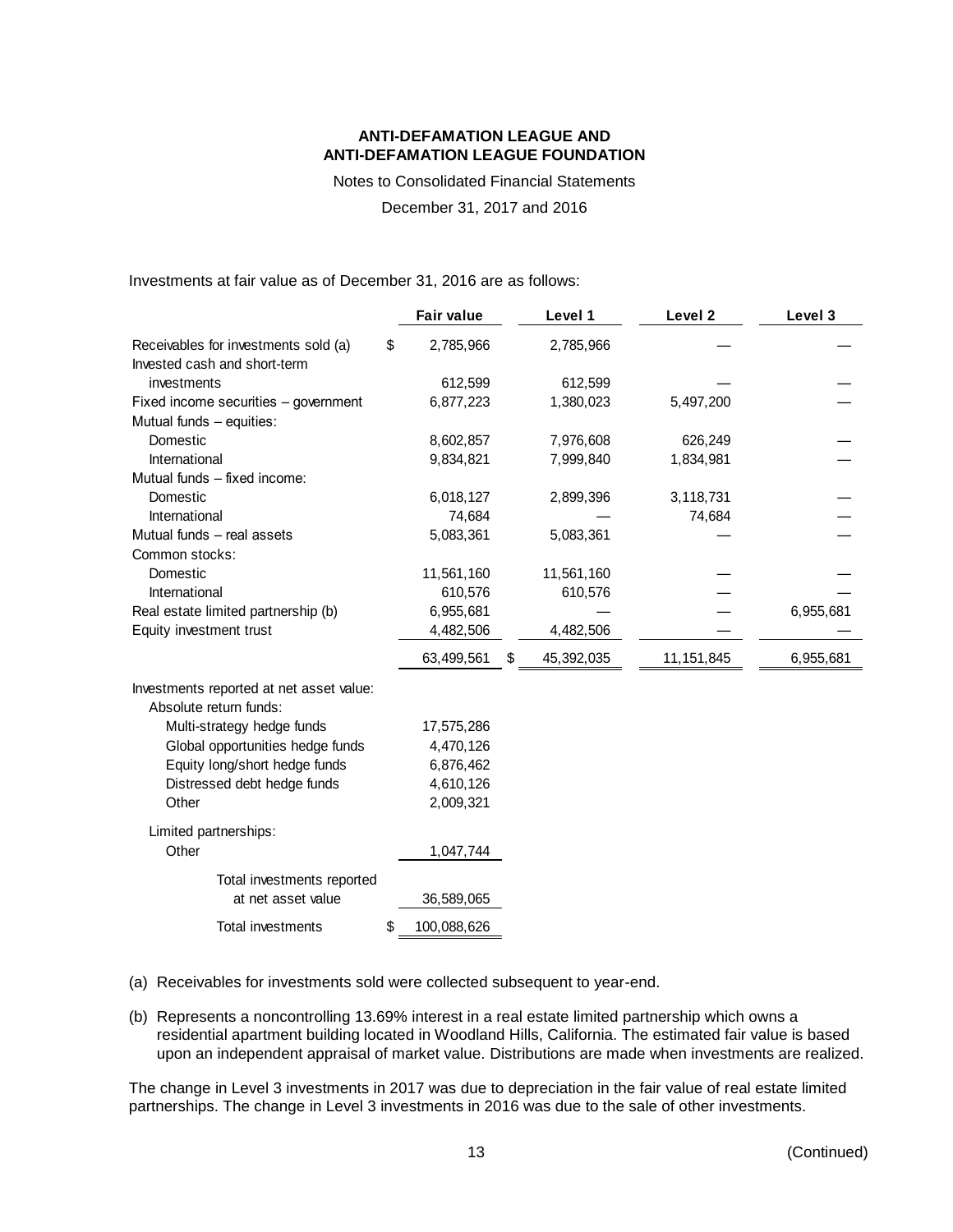Notes to Consolidated Financial Statements

December 31, 2017 and 2016

Information with respect to the strategies for investments which are reported at estimated fair value based upon net asset value per share (or its equivalent) is as follows:

**Multi-strategy hedge funds** – includes investments in funds that pursue multiple investment strategies that attempt to diversify risks and reduce volatility. Capital allocated to each of the strategies, as well as geographical areas, varies depending on market opportunities.

**Global opportunities hedge funds** – includes investments in funds that invest primarily in equity securities of Asian-Pacific and emerging market companies. A portion of the investment attempts to focus on event-driven investing while also using other hedging strategies.

**Equity long/short hedge funds** – includes investments in funds that invest both long and short primarily in U.S. equities. Investments are also made in fixed income securities and funds, depending on market conditions and opportunities to increase capital allocation to investments in foreign markets.

**Global equity hedge funds** – includes investments in common stocks of non-U.S. domiciled companies. Investments include both large-cap and small-cap issuers as well as opportunistic exposure to issuers in the emerging markets.

**Distressed debt hedge funds** – includes investments in funds that attempt to invest opportunistically in troubled companies. Investments encompass distressed debt, private equity, real estate, high yield bonds, and a number of hedge fund strategies.

**Other absolute return** – includes investments in funds that invest mainly in private equity, venture capital and income-producing publically traded master limited partnerships.

**Other limited partnerships** – includes investments in a domestic limited partnership, which invests in short-term liquid assets, stocks, and bonds. The partnership may also buy and sell put and call options for hedging purposes.

Information with respect to the redemption provisions of investments reported at net asset value is as follows as of December 31, 2017:

| <b>Redemption period</b>          |   | <b>Amount</b> |
|-----------------------------------|---|---------------|
| Daily with 30 days' notice        | S | 3,375,256     |
| Monthly with 30-60 days' notice   |   | 6,182,109     |
| Quarterly with 45-90 days' notice |   | 13,863,449    |
| Annually with 60-95 days' notice  |   | 7,887,902     |
| Semi-Monthly with 5 days' notice  |   | 3,219,274     |
| Closed end*                       |   | 1,794,943     |
| Total                             | S | 36,322,933    |

\* Distributions are made when investments are realized.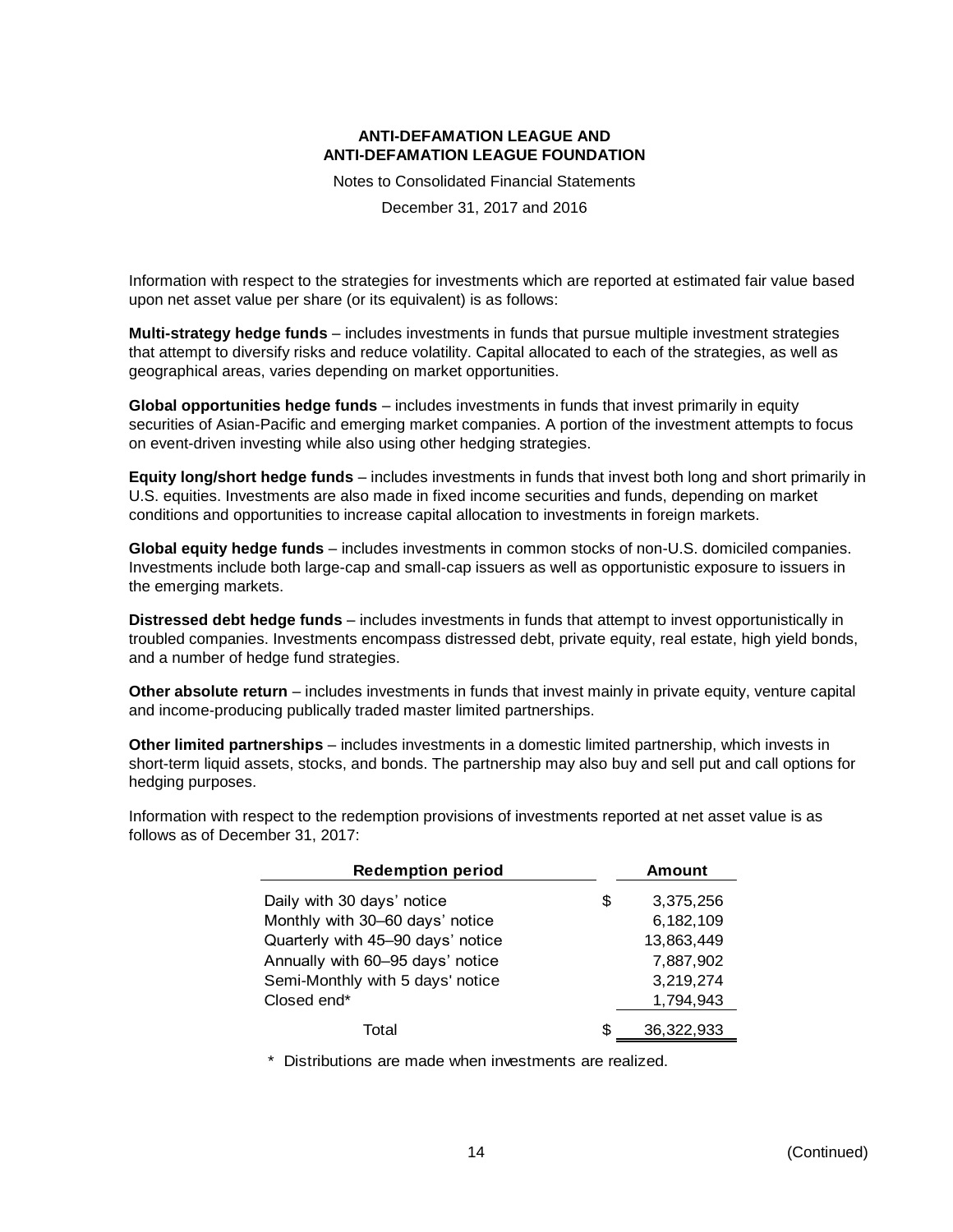Notes to Consolidated Financial Statements

December 31, 2017 and 2016

# **(4) Contributions Receivable**

Contributions receivable at December 31, 2017 and 2016 are scheduled to be collected as follows:

|                                                         | 2017             | 2016        |
|---------------------------------------------------------|------------------|-------------|
| Within one year                                         | \$<br>12,500,021 | 14,833,269  |
| One to five years                                       | 3,741,578        | 1,483,334   |
| More than five years                                    | 679,966          | 472,466     |
|                                                         | 16,921,565       | 16,789,069  |
| Discount to present value, at rates from 1.55% to 3.85% | (522, 451)       | (255, 752)  |
| Allowance for uncollectible contributions receivable    | (4, 275, 000)    | (3,765,000) |
|                                                         | 12,124,114       | 12,768,317  |

# **(5) Property and Equipment**

The components of property and equipment and their estimated useful lives at December 31, 2017 and 2016 are as follows:

|                                     | 2017            | 2016         | Useful lives |
|-------------------------------------|-----------------|--------------|--------------|
| Land                                | \$<br>1,150,224 | 1,150,224    | N/A          |
| <b>Buildings</b>                    | 4,150,445       | 4,150,445    | 30 years     |
| Leasehold and building improvements | 15,640,285      | 15,652,946   | $4-10$ years |
| Furniture and equipment             | 8,204,012       | 7,442,835    | 3-5 years    |
| Artwork                             | 197,470         | 197,470      | N/A          |
| Total                               | 29.342.436      | 28.593.920   |              |
| Less accumulated depreciation and   |                 |              |              |
| amortization                        | (20,207,911)    | (18,934,049) |              |
| Net property and equipment          | \$<br>9,134,525 | 9,659,871    |              |

# **(6) Employee Benefit Plans**

The Anti-Defamation League Retirement Plan (the Plan) was frozen on December 31, 2010. Effectively, ADL froze benefit accruals for all participants under the Plan. The Plan is administered by a trustee and plan assets, which are held by such trustee, are stated at fair value. Since benefit accruals are suspended, the projected benefit obligation is equal to the accumulated benefit obligation. ADL will continue to make contributions to the Plan in amounts sufficient to meet applicable funding requirements.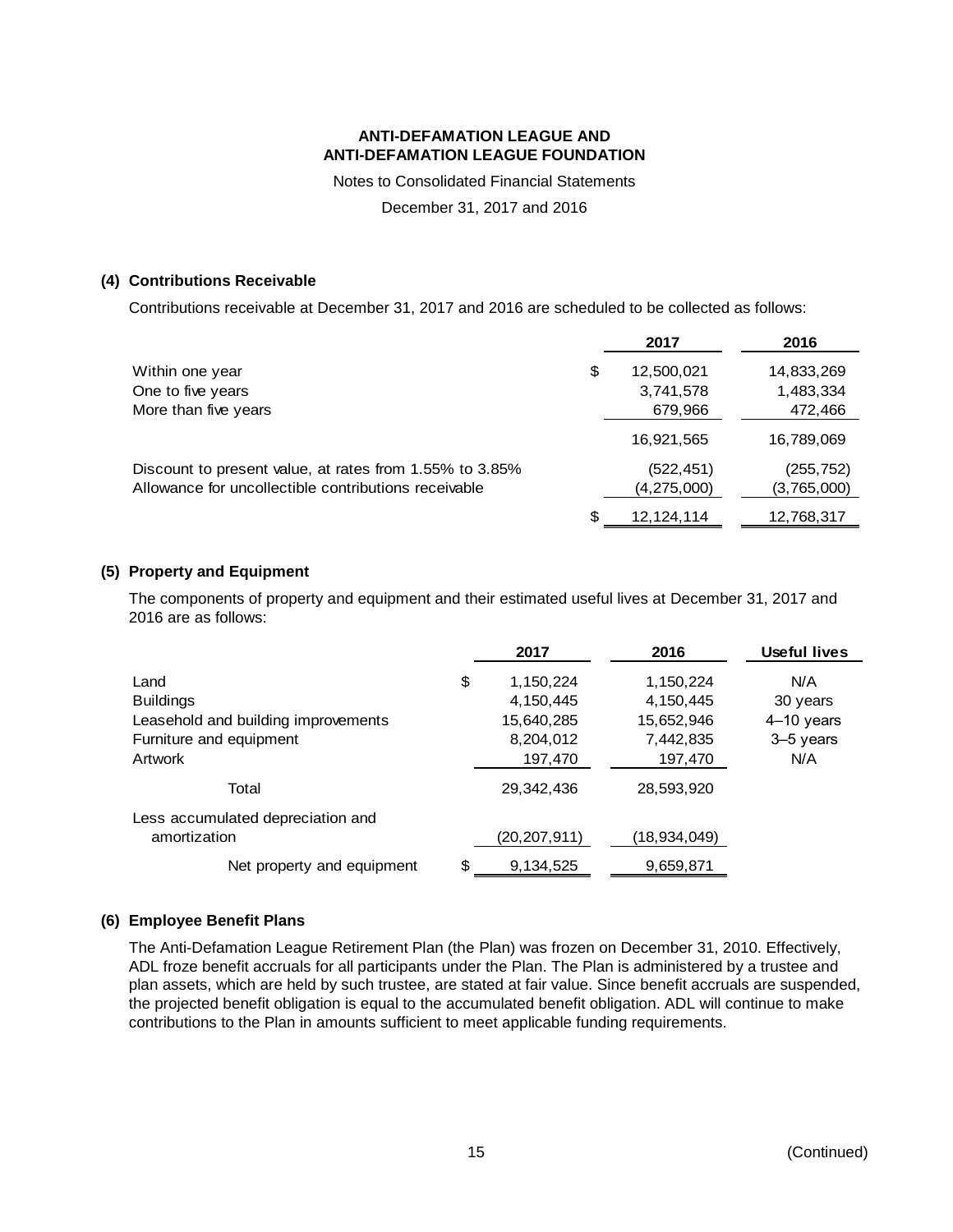Notes to Consolidated Financial Statements

December 31, 2017 and 2016

The following table provides information with respect to the Plan as of December 31, 2017 and 2016 and for the years then ended:

|                                                            | 2017                       | 2016                 |
|------------------------------------------------------------|----------------------------|----------------------|
| Projected benefit obligation                               | \$<br>72,032,492           | 70,235,683           |
| Plan assets, at fair value                                 | 42,838,068                 | 40,138,377           |
| Unfunded status                                            | 29, 194, 424               | 30,097,306           |
| Net periodic benefit cost<br><b>Employer contributions</b> | \$<br>620,725<br>1,934,999 | 579,989<br>1,011,739 |
| Benefits paid                                              | 3,684,512                  | 3,771,400            |

The discount rate used to determine the pension benefit obligation was 3.49% and 3.96% at December 31, 2017 and 2016, respectively.

Weighted average assumptions used to determine net periodic benefit cost at December 31, 2017 and 2016 were as follows:

|                                | 2017  | 2016     |
|--------------------------------|-------|----------|
| Discount rate                  | 3.96% | 4.14 $%$ |
| Expected return on plan assets | 6.50  | 7.00     |
| Rate of compensation increases | N/A   | N/A      |

As of December 31, 2017, the Plan's targeted and actual asset allocations are as follows:

|                                          | <b>Target</b> | Actual   |
|------------------------------------------|---------------|----------|
| Receivables for investments sold         | $0\%$         | 1 %      |
| Invested cash and short-term investments | $0\% - 5\%$   | 2        |
| Mutual funds – fixed income              | 15%-45%       | 34       |
| Mutual funds $-$ equities                | $30\% - 50\%$ | 40       |
| Absolute return funds                    | 10%-35%       | 14       |
| Limited partnership – real estate        | $5% - 15%$    | 9        |
| Total                                    |               | $100 \%$ |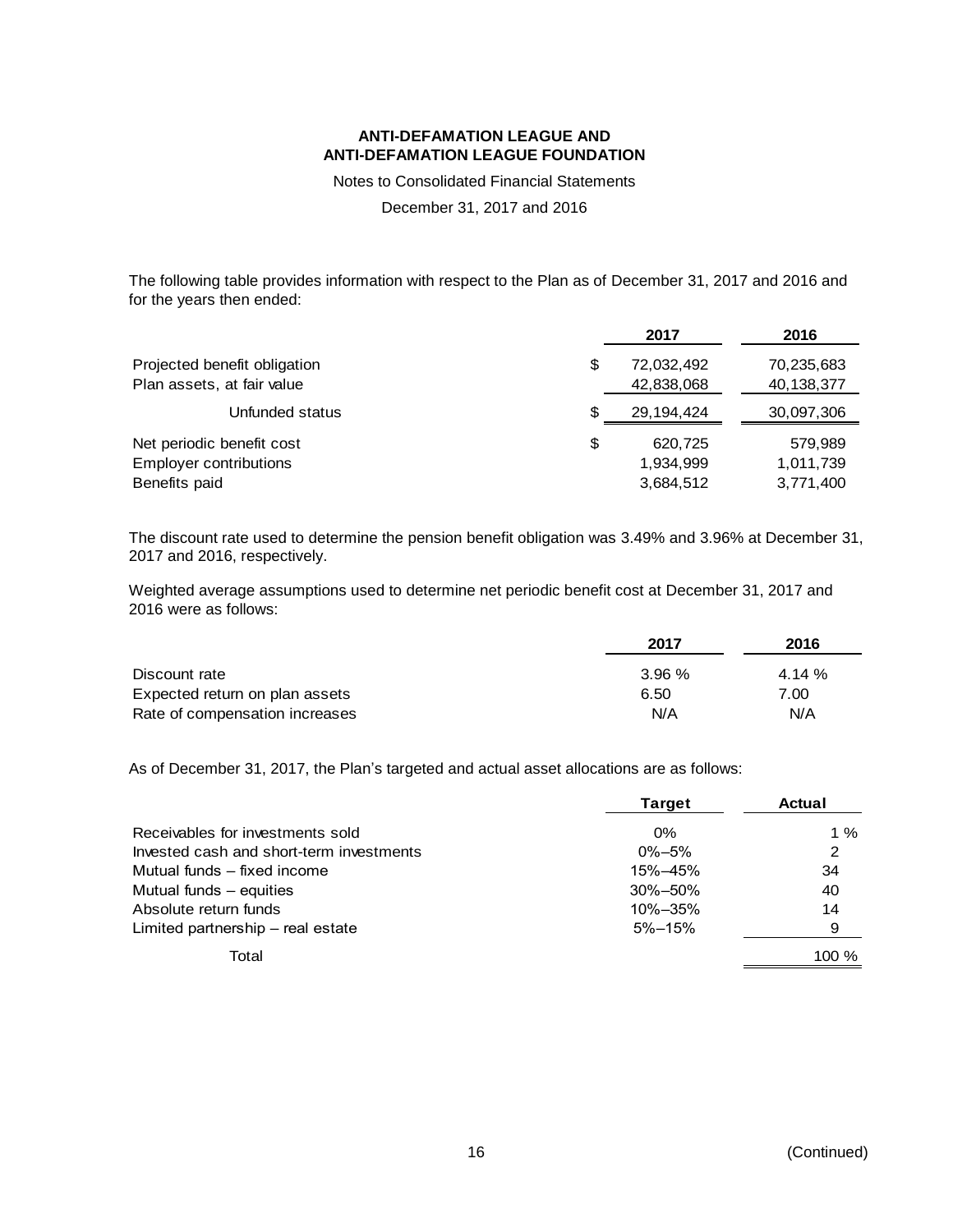Notes to Consolidated Financial Statements

December 31, 2017 and 2016

As of December 31, 2016, the Plan's targeted and actual asset allocations are as follows:

|                                          | <b>Target</b> | <b>Actual</b> |
|------------------------------------------|---------------|---------------|
| Invested cash and short-term investments | $0\% - 5\%$   | 2%            |
| Mutual funds – fixed income              | 15%-45%       | 32            |
| Mutual funds - equities                  | 25%-45%       | 40            |
| Absolute return funds                    | 10%-30%       | 16            |
| Limited partnership - real estate        | $5\% - 10\%$  | 10            |
| Total                                    |               | 100 $%$       |

The Plan's assets at fair value as of December 31, 2017 are as follows:

|                                          | <b>Fair value</b> |     | Level 1    | Level 2 | Level 3 |
|------------------------------------------|-------------------|-----|------------|---------|---------|
| Receivable for investments sold          | \$<br>296,633     |     | 296,633    |         |         |
| Invested cash and short-term             |                   |     |            |         |         |
| investments                              | 1,083,465         |     | 1,083,465  |         |         |
| Mutual funds - fixed income:             |                   |     |            |         |         |
| Domestic                                 | 7,282,732         |     | 7,282,732  |         |         |
| International                            | 1,683,310         |     | 1,683,310  |         |         |
| <b>Balanced</b>                          | 5,439,406         |     | 5,439,406  |         |         |
| Mutual funds - equities:                 |                   |     |            |         |         |
| Domestic                                 | 8,957,501         |     | 8,957,501  |         |         |
| International                            | 8,033,212         |     | 8,033,212  |         |         |
| Commodities trust                        | 1,270,400         |     | 1,270,400  |         |         |
|                                          | 34,046,659        | SS. | 34,046,659 |         |         |
| Investments reported at net asset value: |                   |     |            |         |         |
| Multi-strategy hedge fund                | 2,013,312         |     |            |         |         |
| Equity long/short hedge fund             | 2,897,368         |     |            |         |         |
| Limited partnership - real estate        | 3,880,729         |     |            |         |         |
| Total investments reported               |                   |     |            |         |         |
| at net asset value                       | 8,791,409         |     |            |         |         |
| Total investments                        | \$<br>42,838,068  |     |            |         |         |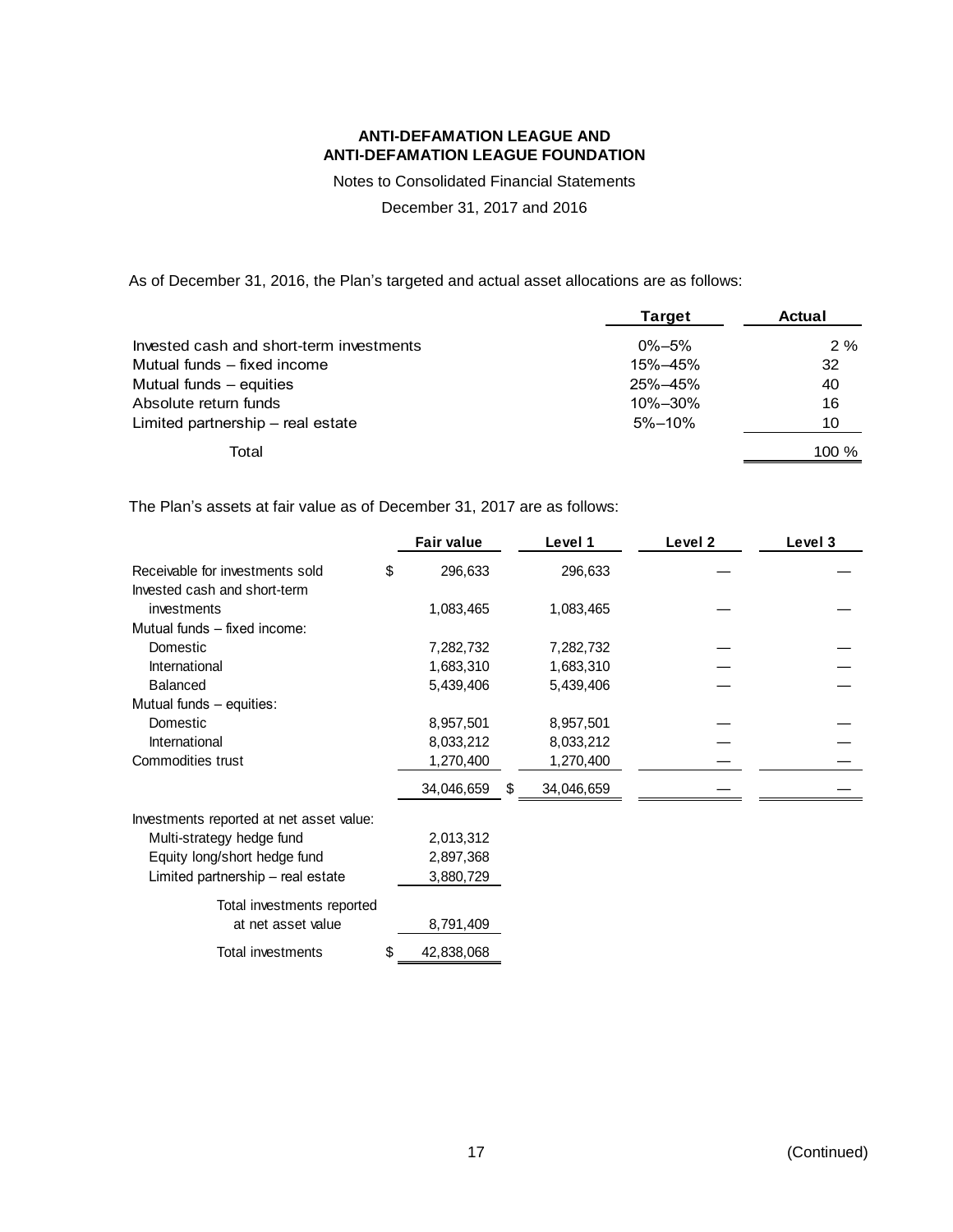Notes to Consolidated Financial Statements

December 31, 2017 and 2016

The Plan's assets at fair value as of December 31, 2016 are as follows:

|                                          | <b>Fair value</b> |   | Level 1    | Level 2 | Level 3 |
|------------------------------------------|-------------------|---|------------|---------|---------|
| Invested cash and short-term             |                   |   |            |         |         |
| investments                              | \$<br>823,133     |   | 823,133    |         |         |
| Mutual funds - fixed income:             |                   |   |            |         |         |
| Domestic                                 | 6,299,811         |   | 6,299,811  |         |         |
| International                            | 2,671,132         |   | 2,671,132  |         |         |
| <b>Balanced</b>                          | 3,769,837         |   | 3,769,837  |         |         |
| Mutual funds - equities:                 |                   |   |            |         |         |
| Domestic                                 | 8,791,928         |   | 8,791,928  |         |         |
| International                            | 7,198,705         |   | 7,198,705  |         |         |
| Commodities trust                        | 1,165,949         |   | 1,165,949  |         |         |
|                                          | 30,720,495        | S | 30,720,495 |         |         |
| Investments reported at net asset value: |                   |   |            |         |         |
| Multi-strategy hedge fund                | 2,876,972         |   |            |         |         |
| Equity long/short hedge fund             | 2,564,700         |   |            |         |         |
| Limited partnership - real estate        | 3,976,210         |   |            |         |         |
| Total investments reported               |                   |   |            |         |         |
| at net asset value                       | 9,417,882         |   |            |         |         |
| Total investments                        | \$<br>40,138,377  |   |            |         |         |

Information with respect to the strategies of the Plan's investments which are reported at estimated fair value based upon net asset value per share (or its equivalent) is as follows:

**Multi-strategy hedge fund** – a fund that pursues multiple investment strategies that attempt to diversify risks and reduce volatility. Capital allocated to each of the strategies, as well as geographical areas, varies depending on market opportunities.

**Equity long/short hedge fund** – a fund that seeks capital appreciation through investing in investment funds each of which utilizing various investment strategies including leverage.

**Real estate limited partnership** – a fund that invests in real estate securities. Depending on market conditions and opportunities, investments can shift between geographical regions in an attempt to enhance returns.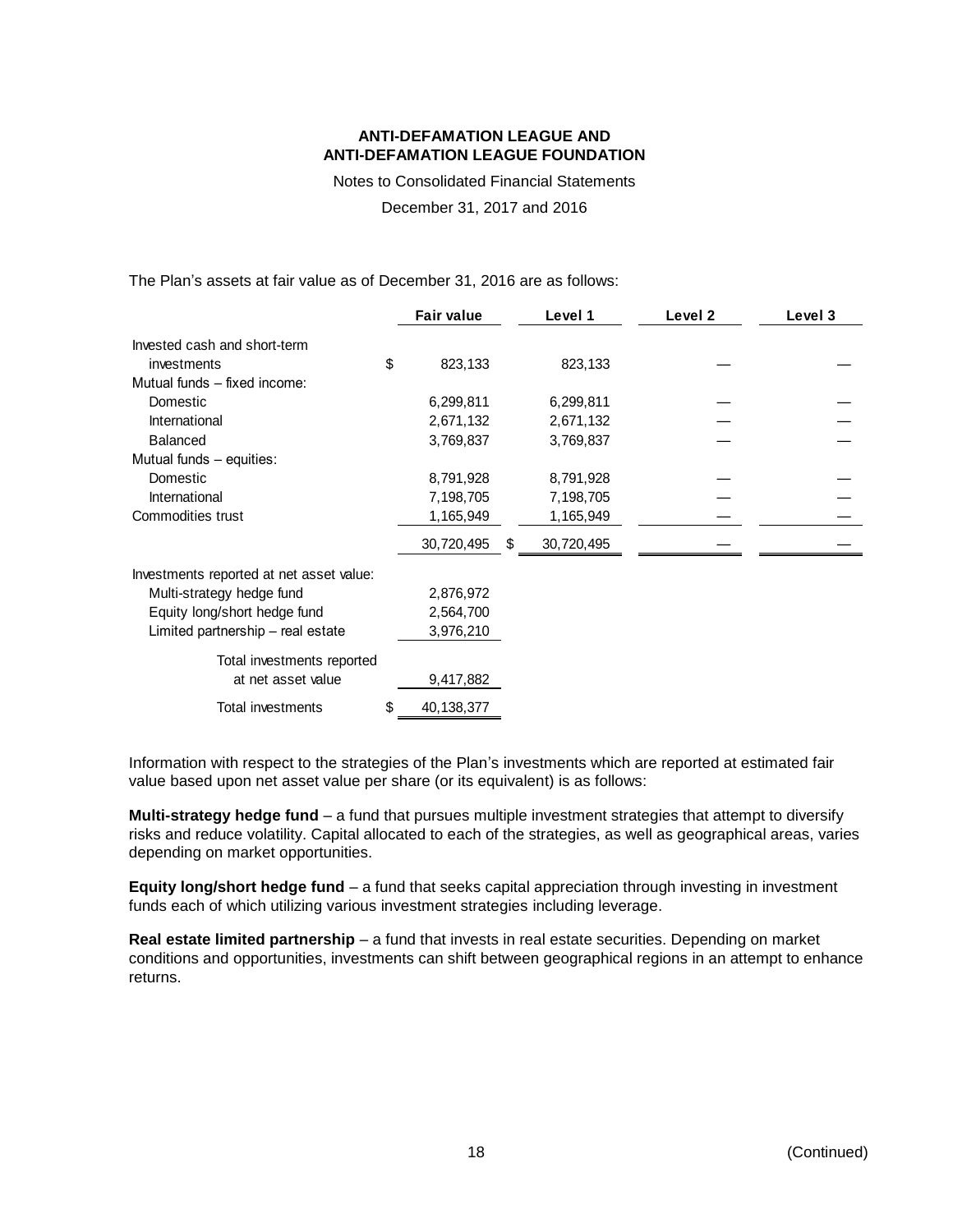Notes to Consolidated Financial Statements

December 31, 2017 and 2016

Information with respect to the redemption provisions of investments reported at net asset value is as follows as of December 31, 2017:

| <b>Redemption period</b>                                       |    | Amount                 |
|----------------------------------------------------------------|----|------------------------|
| Monthly with 15 days' notice<br>Quarterly with 45 days' notice | \$ | 3,880,729<br>2,897,368 |
| Quarterly with 65 days' notice                                 |    | 2,013,312              |
| Total                                                          | S  | 8.791.409              |

Plan benefits are expected to be paid from the Plan as follows:

| \$<br>4,337,000 |
|-----------------|
| 4,355,000       |
| 4,333,000       |
| 4,277,000       |
| 4,285,000       |
| 20,564,000      |
|                 |

ADL expects to contribute \$2,392,000 to the Plan during the year ended December 31, 2018.

As of December 31, 2017 and 2016, amounts charged to unrestricted net assets but not yet recognized as a component of net periodic benefit cost total \$35,259,800 and \$34,848,408, respectively. The estimated net actuarial loss that will be amortized into net periodic benefit cost during 2018 is \$952,853.

ADL has a contributory defined contribution retirement plan, covering substantially all employees, under arrangements with a financial institution. The plan is subject to the provisions of Title I of the Employee Retirement Income Security Act and Section 403(b) of the Internal Revenue Code of 1986, as amended. ADL's 2017 and 2016 contribution as of the first of the month following one year of employee service represents up to 2.50% of the participants' eligible compensation and 2.25% of the participants' eligible compensation, respectively. Benefits vest after three years of service. ADL's contribution of approximately \$260,000 for 2017 was made during 2018 and approximately \$501,000 for 2016 was made during 2017.

Long-term pension obligations also include amounts for a supplemental pension arrangement with a former key employee.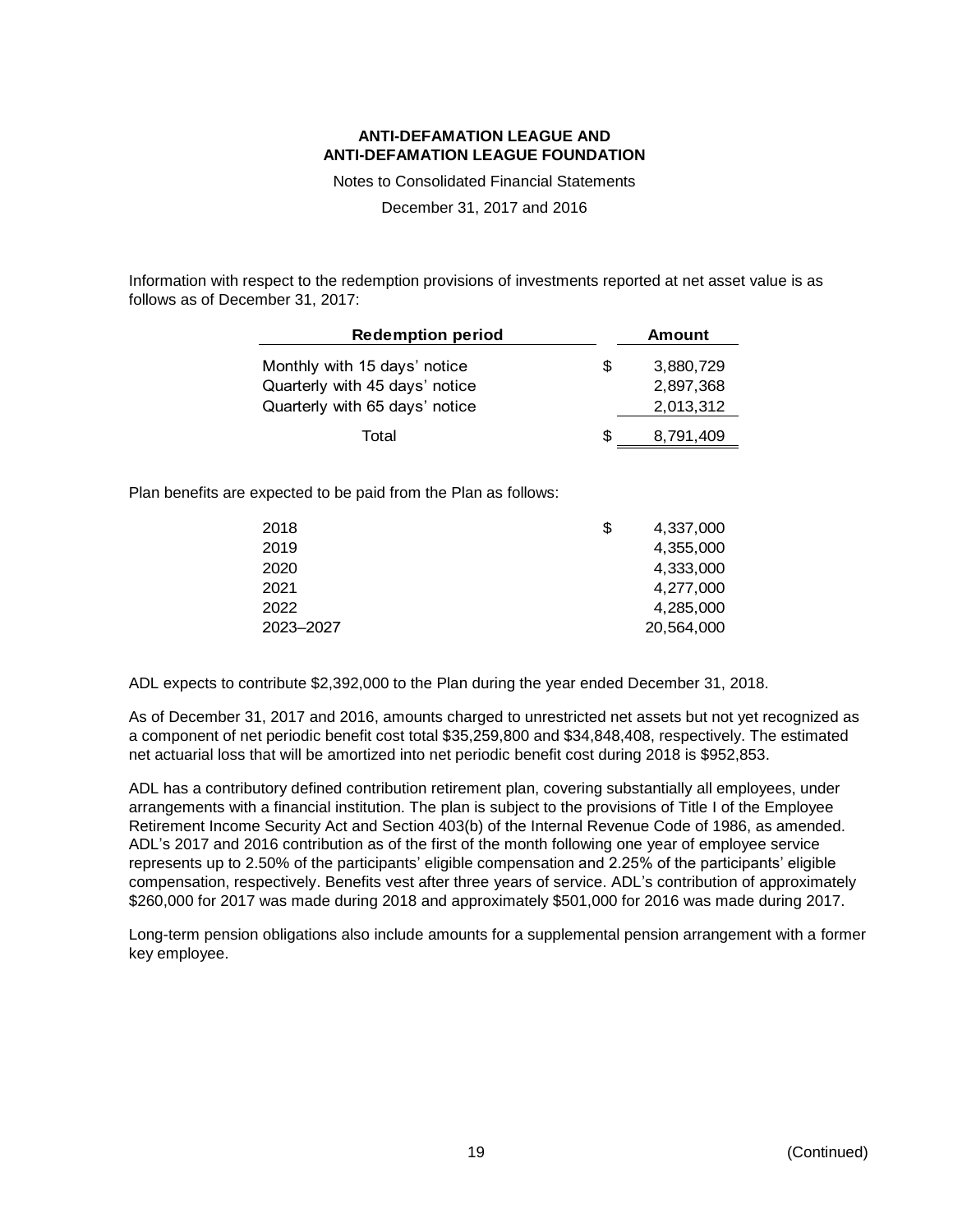Notes to Consolidated Financial Statements

December 31, 2017 and 2016

# **(7) Temporarily Restricted and Permanently Restricted Net Assets**

Temporarily restricted net assets at December 31, 2017 and 2016 are available for the following purposes or periods:

|                                                              | 2017             | 2016       |
|--------------------------------------------------------------|------------------|------------|
| Regional operations                                          | \$<br>6,205,043  | 3,566,059  |
| Education                                                    | 9,363,481        | 6,908,914  |
| Policy and programs                                          | 3,342,352        | 1,058,775  |
| International affairs and interfaith programs                | 1,356,945        | 277,102    |
| Leadership                                                   | 793,029          | 541,629    |
| Marketing and communications                                 | 250,000          |            |
| Unappropriated endowment gains for the general activities of |                  |            |
| ADL                                                          | 3,866,969        | 2,641,895  |
| Future periods                                               | 6,607,860        | 3,792,220  |
|                                                              | \$<br>31,785,679 | 18,786,594 |

Permanently restricted net assets at December 31, 2017 and 2016 are restricted to investment in perpetuity, the income from which is expendable to support the following:

|                                               | 2017             | 2016         |
|-----------------------------------------------|------------------|--------------|
| Regional operations                           | \$<br>14,249,870 | 14,178,628   |
| Education                                     | 12,297,374       | 12, 175, 269 |
| Policy and programs                           | 4,376,006        | 4,376,006    |
| International affairs and interfaith programs | 6,566,806        | 6,566,806    |
| Leadership                                    | 3,376,530        | 3,471,221    |
| General activities of ADL                     | 27,823,002       | 27,805,425   |
|                                               | \$<br>68,689,588 | 68,573,355   |

ADL's endowment, held entirely by the Foundation, consists of individual donor-restricted endowment funds established for a variety of purposes. In 2015, ADL established two board-designated endowment funds totaling \$3.5 million. As of December 31, 2017, the value of total board-designated endowments was \$3.8 million.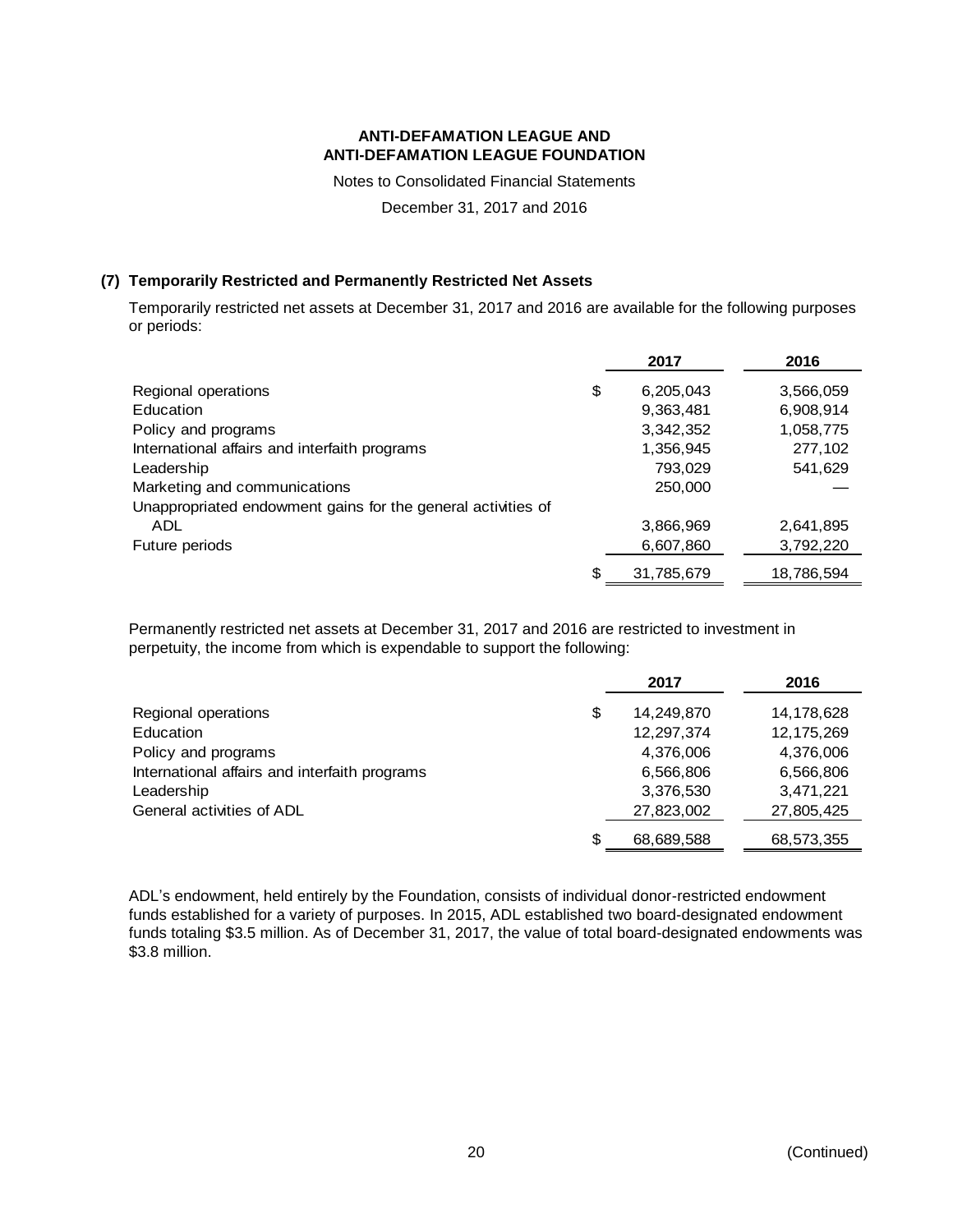Notes to Consolidated Financial Statements

December 31, 2017 and 2016

The following tables present the changes in ADL's donor-restricted endowment funds, inclusive of pledges, for the years ended December 31, 2017 and 2016:

|                                | 2017            |             |                    |             |  |  |
|--------------------------------|-----------------|-------------|--------------------|-------------|--|--|
|                                |                 | Temporarily | <b>Permanently</b> |             |  |  |
|                                | Unrestricted    | restricted  | restricted         | Total       |  |  |
| Endowment net assets at        |                 |             |                    |             |  |  |
| December 31, 2016              | \$<br>2.010.363 | 5,066,075   | 68,573,355         | 75,649,793  |  |  |
| Investment income              | 187,728         | 769.208     |                    | 956.936     |  |  |
| Net appreciation (realized and |                 |             |                    |             |  |  |
| unrealized)                    | 1,621,937       | 5,954,628   |                    | 7,576,565   |  |  |
| Contributions                  |                 |             | 211.460            | 211.460     |  |  |
| Appropriation for expenditure  | (204, 838)      | (3,202,265) |                    | (3,407,103) |  |  |
| Reclassification of net assets |                 |             | (95,227)           | (95, 227)   |  |  |
| Endowment net assets at        |                 |             |                    |             |  |  |
| December 31, 2017              | \$<br>3,615,190 | 8,587,646   | 68,689,588         | 80,892,424  |  |  |

|                                | 2016            |                           |                                  |             |  |  |
|--------------------------------|-----------------|---------------------------|----------------------------------|-------------|--|--|
|                                | Unrestricted    | Temporarily<br>restricted | <b>Permanently</b><br>restricted | Total       |  |  |
| Endowment net assets at        |                 |                           |                                  |             |  |  |
| December 31, 2015              | \$<br>1,744,552 | 4,657,507                 | 67,789,987                       | 74,192,046  |  |  |
| Investment income              | 128,257         | 1,218,903                 |                                  | 1,347,160   |  |  |
| Net appreciation (realized and |                 |                           |                                  |             |  |  |
| unrealized)                    | 311,374         | 2.370.943                 |                                  | 2,682,317   |  |  |
| Contributions                  |                 |                           | 1,988,604                        | 1,988,604   |  |  |
| Appropriation for expenditure  | (173, 820)      | (3, 181, 278)             |                                  | (3,355,098) |  |  |
| Reclassification of net assets |                 |                           | (1,205,236)                      | (1,205,236) |  |  |
| Endowment net assets at        |                 |                           |                                  |             |  |  |
| December 31, 2016              | \$<br>2,010,363 | 5,066,075                 | 68,573,355                       | 75,649,793  |  |  |

#### *(a) Funds with Deficiencies*

From time to time, the fair value of assets associated with an individual donor-restricted endowment fund may fall below the original value of the fund (i.e., the amount classified as permanently restricted). These deficiencies aggregated \$148,670 and \$1,529,728 at December 31, 2017 and 2016, respectively, and are recorded in unrestricted net assets in the accompanying consolidated balance sheets.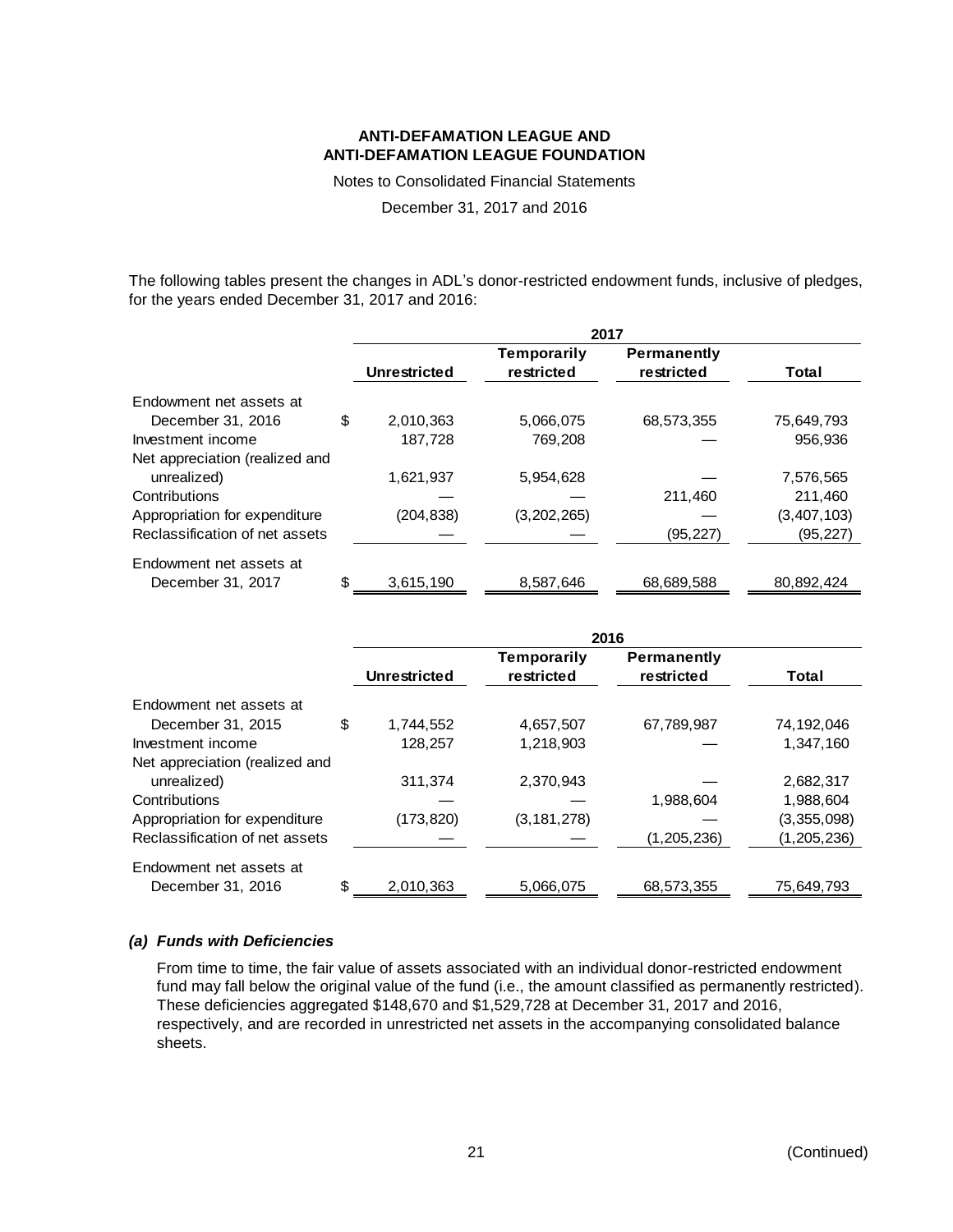Notes to Consolidated Financial Statements

December 31, 2017 and 2016

#### *(b) Return Objective and Risk Parameters*

ADL has adopted investment policies for its endowment that attempt to provide a level of support, as determined by ADL's spending policy, while seeking to preserve the real value of the endowment assets over time. ADL relies on a total return strategy under which investment returns are achieved through both appreciation (realized and unrealized) and yield (interest and dividends). Investments are diversified by asset class, as well as by investment manager and style, with a focus on achieving long-term return objectives within prudent risk constraints.

#### *(c) Spending Policy*

The Foundation has a policy of appropriating investment return on the endowment funds for spending at a rate of 5% of the fair value of the endowment, unless otherwise explicitly stipulated by the donor.

#### *(d) Change in Donor Designations*

Reclassifications of net assets in 2017 and 2016 includes releases of restrictions from donors and other adjustments to net assets based upon review of gift instruments.

#### **(8) Commitments and Contingencies**

#### *(a) Operating Leases*

ADL occupies its National and New York regional office space in New York City under a lease agreement that expires in 2027. The agreement includes landlord incentives, escalation clauses, and a renewal option. Office space occupied by ADL's other regional offices is under lease agreements expiring at various dates through 2023. The leases are accounted for on a straight-line basis. Certain regional office leases include rent escalations and periods of free rent. The deferred landlord incentives (which are being recognized over the life of the lease) and the difference between straight-lining the rental charges and actual payments are reported as deferred rent in the accompanying consolidated balance sheets. Total rent expense approximated \$5.7 and \$5.5 million for the years ended December 31, 2017 and 2016, respectively. Minimum annual rentals are as follows:

| Year ending December 31: |                 |
|--------------------------|-----------------|
| 2018                     | \$<br>5,068,000 |
| 2019                     | 4,942,000       |
| 2020                     | 4,433,000       |
| 2021                     | 4,310,000       |
| 2022                     | 4,149,000       |
| 2023 and thereafter      | 18,281,000      |
|                          | 41,183,000      |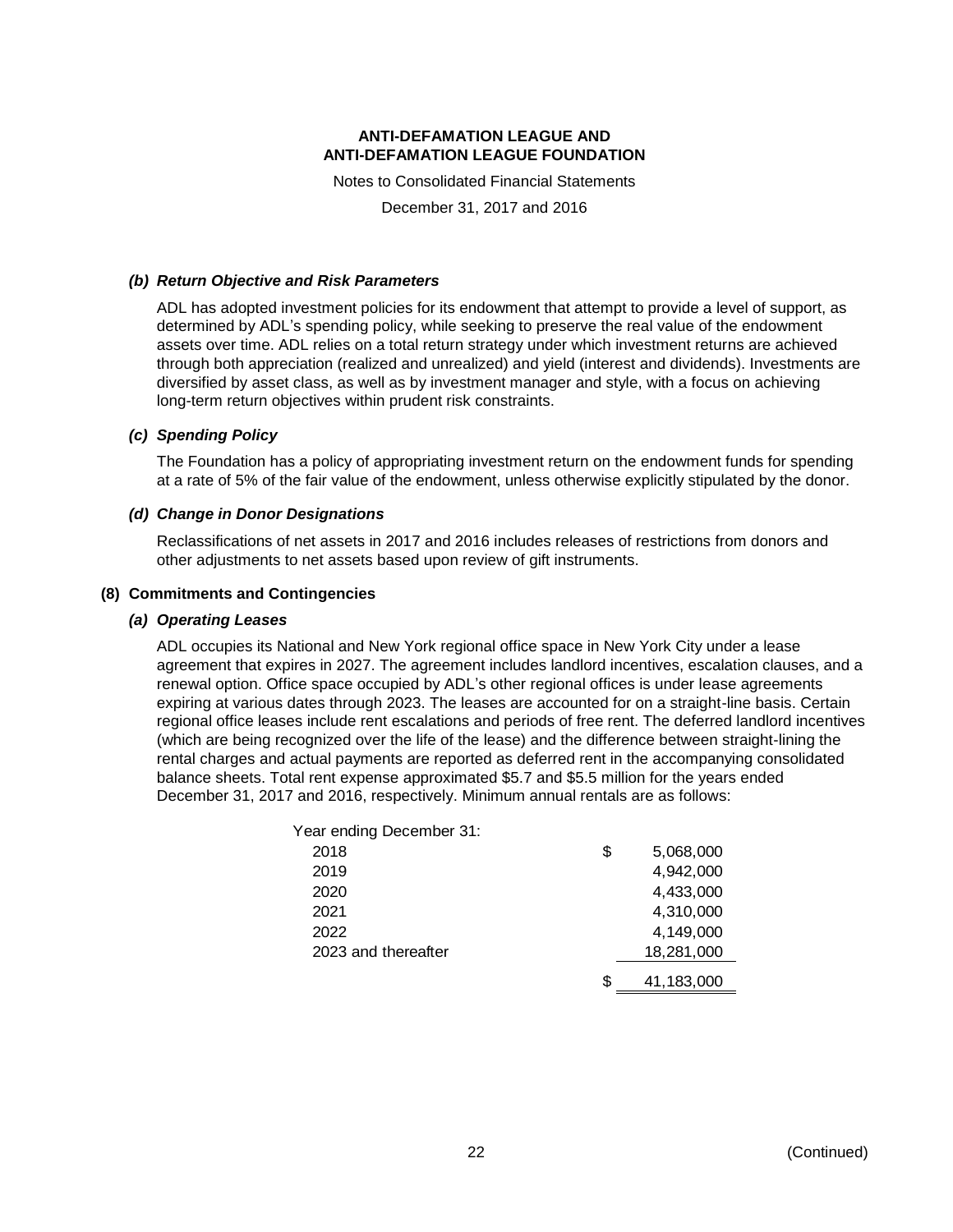Notes to Consolidated Financial Statements

December 31, 2017 and 2016

On October 29, 2015, the League entered into an 11 year sublease to rent 6,722 usable square feet of space within its National and New York City regional office beginning January 15, 2016. The lease terms provided for six months of tenant rent abatement. Future minimum rental receipts under the lease are as follows:

| Year ending December 31: |    |           |
|--------------------------|----|-----------|
| 2018                     | \$ | 316,000   |
| 2019                     |    | 316,000   |
| 2020                     |    | 316,000   |
| 2021                     |    | 343,000   |
| 2022                     |    | 343,000   |
| 2023 and thereafter      |    | 1,768,000 |
|                          | S  | 3,402,000 |

# *(b) Lines of Credit*

The League and the Foundation each had a \$4 million line of credit with a financial institution. The interest rate on all borrowings for the years ended December 31, 2017 and 2016 were either LIBOR plus 60 basis points or the prime rate, as selected by ADL. Interest paid as of December 31, 2017 and 2016 was approximately \$146,000 and \$93,000, respectively. As of December 31, 2017 and 2016, the League and the Foundation each had an outstanding balance of the full \$4 million from these lines totaling \$8 million of borrowings under the credit lines. These lines were secured by certain of the Foundation's investments.

On July 31, 2018, these lines were replaced by two \$5 million lines of credit with the same financial institution. The interest rate on all borrowings as of July 31, 2018 is LIBOR plus 55 basis points or the prime rate, as selected by ADL. These lines are due March 1, 2019.

#### **(9) Subsequent Events**

In connection with the preparation of the consolidated financial statements, ADL evaluated events after the balance sheet date of December 31, 2017 through August 21, 2018, which was the date the consolidated financial statements were available to be issued. ADL determined that, except for the disclosure in note 8(b), no other matters are required to be disclosed.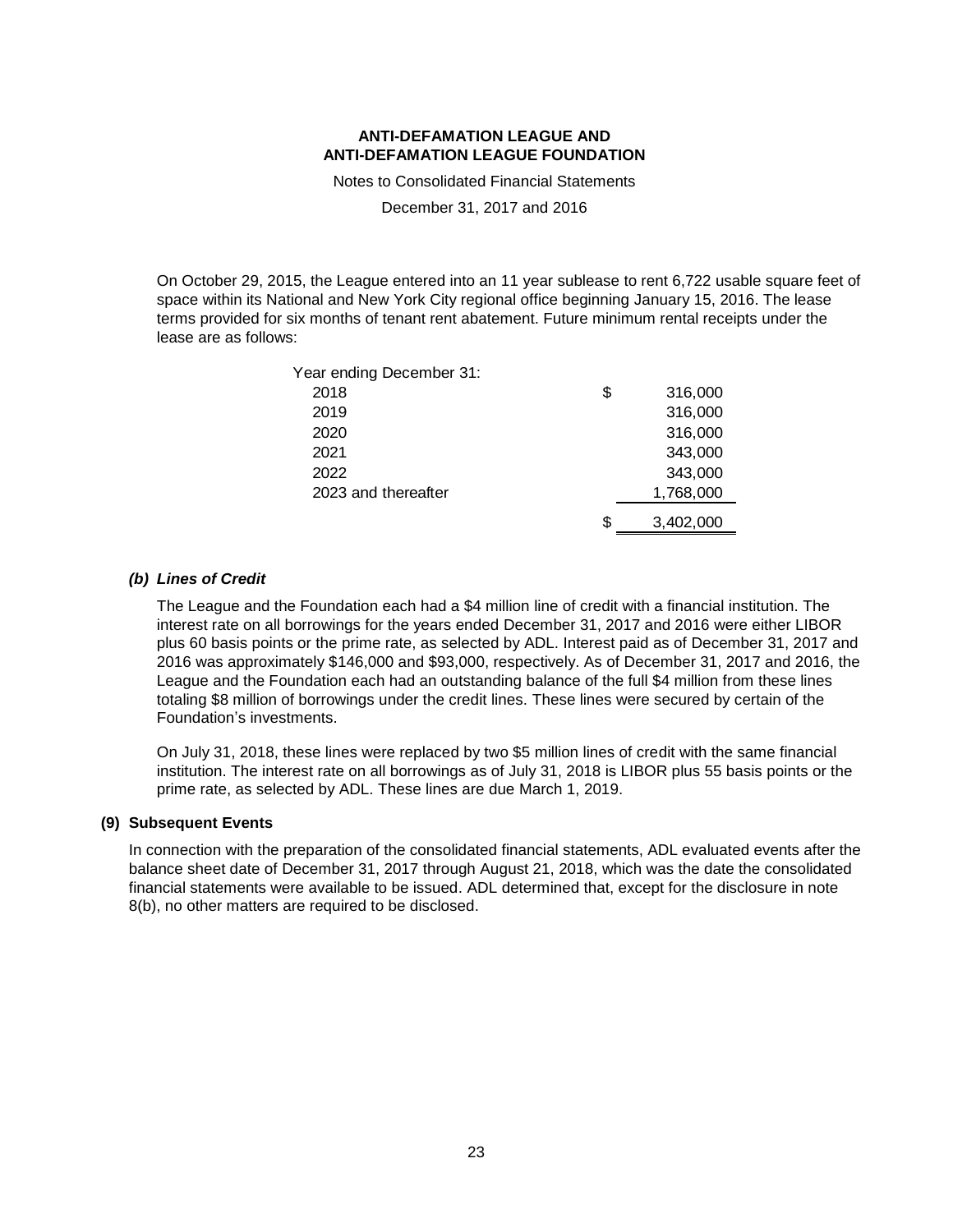**Schedule 1**

#### **ANTI-DEFAMATION LEAGUE AND ANTI-DEFAMATION LEAGUE FOUNDATION**

Consolidating Balance Sheet

December 31, 2017

| \$<br>17,813,020<br>9,594,015<br>Cash and cash equivalents<br>Contributions receivable, net<br>8,915,435<br>3,208,679<br>Prepaid expenses and other assets<br>1,755,624<br>2,834,275<br>106, 135, 136<br>Investments<br>655,373 | 27,407,035<br>12,124,114 |  |
|---------------------------------------------------------------------------------------------------------------------------------------------------------------------------------------------------------------------------------|--------------------------|--|
|                                                                                                                                                                                                                                 |                          |  |
|                                                                                                                                                                                                                                 |                          |  |
|                                                                                                                                                                                                                                 | 4,589,899                |  |
|                                                                                                                                                                                                                                 | 106,790,509              |  |
| Property and equipment, net<br>7,204,668<br>1,929,857                                                                                                                                                                           | 9,134,525                |  |
| Due from the Foundation<br>2,601,482<br>(2,601,482)                                                                                                                                                                             |                          |  |
| <b>Total assets</b><br>\$<br>38,945,602<br>123,701,962<br>(2,601,482)                                                                                                                                                           | 160,046,082              |  |
| <b>Liabilities and Net Assets</b>                                                                                                                                                                                               |                          |  |
| Liabilities:                                                                                                                                                                                                                    |                          |  |
| \$<br>Accounts payable and accrued expenses<br>7,929,632<br>518,930                                                                                                                                                             | 8,448,562                |  |
| Borrowings under lines of credit<br>4,000,000<br>4,000,000                                                                                                                                                                      | 8,000,000                |  |
| Deferred rent<br>6,745,677                                                                                                                                                                                                      | 6,745,677                |  |
| Liabilities under charitable trusts and annuity                                                                                                                                                                                 |                          |  |
| 7,820,848<br>agreements                                                                                                                                                                                                         | 7,820,848                |  |
| 27,231,680<br>Long-term pension obligations<br>2,919,442                                                                                                                                                                        | 30, 151, 122             |  |
| Due to the League<br>2,601,482<br>(2,601,482)                                                                                                                                                                                   |                          |  |
| <b>Total liabilities</b><br>45,906,989<br>17,860,702<br>(2,601,482)                                                                                                                                                             | 61,166,209               |  |
| Net assets (accumulated deficit):<br>Unrestricted:                                                                                                                                                                              |                          |  |
| 6,371,750<br>Available for operations<br>22,183,978                                                                                                                                                                             | 28,555,728               |  |
| Long-term pension obligations<br>(27, 231, 680)<br>(2,919,442)                                                                                                                                                                  | (30, 151, 122)           |  |
| Total unrestricted, net of long-term                                                                                                                                                                                            |                          |  |
| pension obligations<br>(20, 859, 930)<br>19,264,536                                                                                                                                                                             | (1,595,394)              |  |
| Temporarily restricted<br>13,898,543<br>17,887,136                                                                                                                                                                              | 31,785,679               |  |
| Permanently restricted<br>68,689,588                                                                                                                                                                                            | 68,689,588               |  |
| Total (accumulated deficit) net assets<br>(6,961,387)<br>105,841,260                                                                                                                                                            | 98,879,873               |  |
| Total liabilities and net assets<br>\$<br>38,945,602<br>123,701,962<br>(2,601,482)                                                                                                                                              | 160,046,082              |  |

See accompanying independent auditors' report.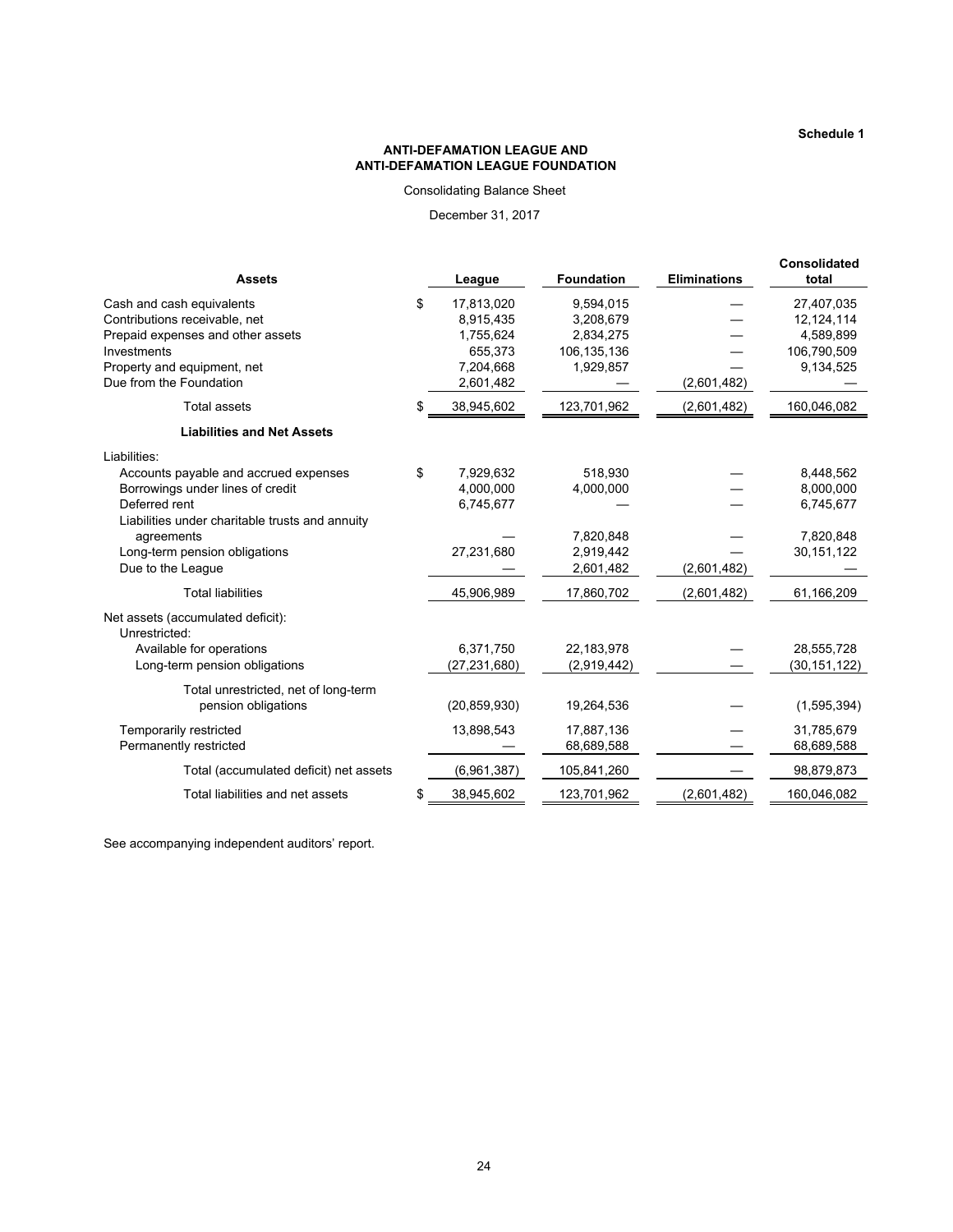**Schedule 2**

#### **ANTI-DEFAMATION LEAGUE AND ANTI-DEFAMATION LEAGUE FOUNDATION**

Consolidating Statement of Activities

Year ended December 31, 2017

|                                                                                                                                                                                                                                     | League                               | <b>Foundation</b>                                           | <b>Eliminations</b> | Consolidated<br>total                          |
|-------------------------------------------------------------------------------------------------------------------------------------------------------------------------------------------------------------------------------------|--------------------------------------|-------------------------------------------------------------|---------------------|------------------------------------------------|
| Changes in unrestricted net assets:                                                                                                                                                                                                 |                                      |                                                             |                     |                                                |
| Operating revenues:<br>Contributions (including the League's special events revenue of \$17,569,000)<br>Less:                                                                                                                       | \$<br>58,223,724                     | 12,329,329                                                  |                     | 70,553,053                                     |
| Provision for uncollectible contributions receivable<br>Direct special events expenses                                                                                                                                              | (1,663,092)<br>(4,974,691)           | (29,600)                                                    |                     | (1,692,692)<br>(4,974,691)                     |
| Contributions, net                                                                                                                                                                                                                  | 51,585,941                           | 12,299,729                                                  |                     | 63,885,670                                     |
| Rental income from the League<br>Endowment return expended and other investment return<br>Other income<br>Net assets released from restrictions in satisfaction of time and purpose<br>Transfer to the League from the Foundation   | 899.634<br>5,042,434<br>7,743,784    | 291.946<br>3,348,477<br>989,166<br>(7,743,784)              | (291, 946)          | 3,348,477<br>899,634<br>6,031,600              |
| Total operating revenues                                                                                                                                                                                                            | 65,271,793                           | 9,185,534                                                   | (291, 946)          | 74,165,381                                     |
| Operating expenses:<br>Program services<br>Administration<br>Development                                                                                                                                                            | 51,924,451<br>4,880,656<br>7,784,106 | 1.246.153<br>2,685,659<br>2,530,673                         | (291, 946)          | 52.878.658<br>7,566,315<br>10,314,779          |
| Total operating expenses                                                                                                                                                                                                            | 64,589,213                           | 6,462,485                                                   | (291, 946)          | 70,759,752                                     |
| Excess of operating revenues over operating expenses                                                                                                                                                                                | 682,580                              | 2,723,049                                                   |                     | 3,405,629                                      |
| Nonoperating activities:<br>Investment return greater than amount appropriated<br>Pension charge other than net periodic benefit cost<br>Reclassification of net assets<br>Other, net<br>Transfer to the League from the Foundation | 9,464<br>(370, 253)<br>201,891       | 1,548,151<br>(41, 139)<br>95,227<br>(69, 612)<br>(201, 891) |                     | 1,557,615<br>(411, 392)<br>95,227<br>(69, 612) |
| Total nonoperating activities                                                                                                                                                                                                       | (158, 898)                           | 1,330,736                                                   |                     | 1,171,838                                      |
| Increase in unrestricted net assets                                                                                                                                                                                                 | 523,682                              | 4,053,785                                                   |                     | 4,577,467                                      |
| Changes in temporarily restricted net assets:<br>Contributions<br>Change in the value of charitable trust and annuity agreements<br>Investment return<br>Net assets released from restrictions:                                     | 13,113,040                           | 14,690<br>(508, 432)<br>9,025,280                           |                     | 13,127,730<br>(508, 432)<br>9,025,280          |
| Satisfaction of time and purpose<br>Endowment return appropriated<br>Transfer to the League from the Foundation                                                                                                                     | (5,042,434)<br>985,756               | (989, 166)<br>(2,613,893)<br>(985, 756)                     |                     | (6,031,600)<br>(2,613,893)                     |
| Increase in temporarily restricted net assets                                                                                                                                                                                       | 9,056,362                            | 3,942,723                                                   |                     | 12,999,085                                     |
| Change in permanently restricted net assets:<br>Contributions<br>Reclassification of net assets                                                                                                                                     |                                      | 211,460<br>(95, 227)                                        |                     | 211,460<br>(95, 227)                           |
| Increase in permanently restricted net assets                                                                                                                                                                                       |                                      | 116,233                                                     |                     | 116,233                                        |
| Increase in net assets                                                                                                                                                                                                              | 9,580,044                            | 8,112,741                                                   |                     | 17,692,785                                     |
| (Accumulated deficit) net assets at beginning of year                                                                                                                                                                               | (16, 541, 431)                       | 97,728,519                                                  |                     | 81,187,088                                     |
| (Accumulated deficit) net assets at end of year                                                                                                                                                                                     | \$<br>(6,961,387)                    | 105,841,260                                                 |                     | 98,879,873                                     |

See accompanying independent auditors' report.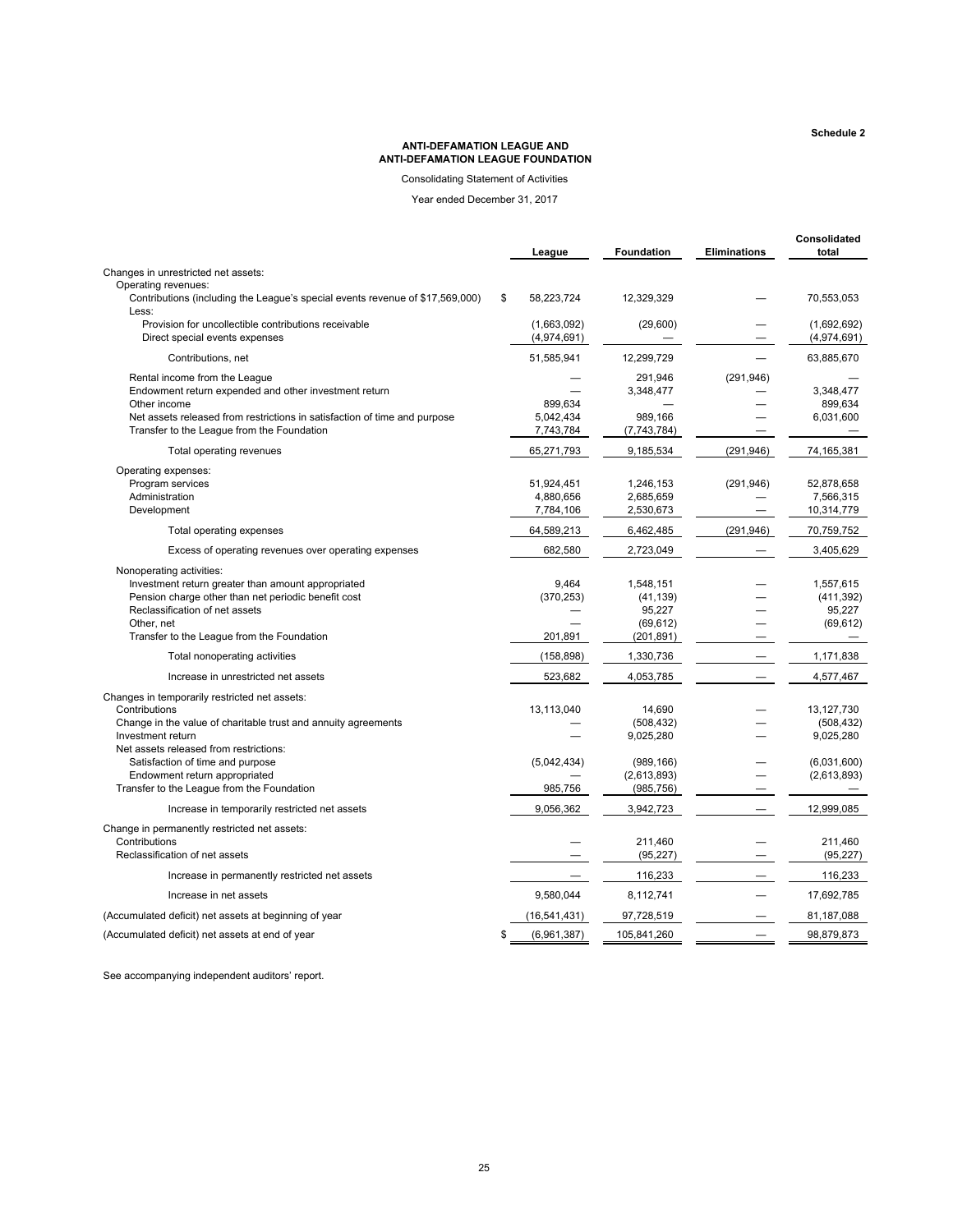#### Consolidating Schedule of Functional Operating Expenses

Year ended December 31, 2017

|                                              | <b>Program services</b> |           |                        |                                                        |            |                                    |                              | <b>Supporting services</b> |             |                                        |                   |
|----------------------------------------------|-------------------------|-----------|------------------------|--------------------------------------------------------|------------|------------------------------------|------------------------------|----------------------------|-------------|----------------------------------------|-------------------|
|                                              | Regional<br>operations  | Education | Policy and<br>programs | International<br>affairs and<br>interfaith<br>programs | Leadership | Marketing<br>and<br>communications | Total<br>program<br>services | Administration             | Development | <b>Total</b><br>supporting<br>services | Total<br>expenses |
| Salaries                                     | 13.860.464              | 1.957.455 | 4,425,972              | 1,170,355                                              | 893,076    | 2,589,053                          | 24,896,375                   | 2,058,922                  | 4.826.320   | 6,885,242                              | 31,781,617        |
| Personnel welfare and other related expenses | 4,090,583               | 570,125   | 1,757,050              | 339,925                                                | 255,838    | 895,428                            | 7,908,949                    | 730,158                    | 1,434,935   | 2,165,093                              | 10,074,042        |
| Total salaries and related expenses          | 17,951,047              | 2,527,580 | 6,183,022              | 1,510,280                                              | 1,148,914  | 3,484,481                          | 32,805,324                   | 2,789,080                  | 6.261.255   | 9,050,335                              | 41,855,659        |
| Projects and functions                       | ,151,550                | 1,788,808 | 712,949                | 398,619                                                | 501,179    | 2,034,135                          | 6,587,240                    | 456,156                    | 2,051,908   | 2,508,064                              | 9,095,304         |
| Office services and occupancy                | 5,426,042               | 613.469   | 1.110.991              | 426,623                                                | 427.130    | 1,204,305                          | 9,208,560                    | 1,840,519                  | 1.277.374   | 3,117,893                              | 12,326,453        |
| Travel, meetings, and conferences            | 1,023,240               | 886.556   | 272.759                | 176,269                                                | 1,415,915  | 45,908                             | 3,820,647                    | 404.463                    | 281.083     | 685,546                                | 4,506,193         |
| Research materials                           | 15,299                  | 1.497     | 204,833                | 4.761                                                  | 179        | 62,716                             | 289,285                      | 17.574                     | 234,836     | 252,410                                | 541,695           |
| Legal and financial                          | –                       | —         | -                      | 19,397                                                 | –          | $\overline{\phantom{0}}$           | 19,397                       | 576.992                    | 22.718      | 599,710                                | 619,107           |
| Other                                        | 68,404                  | 34,436    | 11,493                 | 18,192                                                 | 9,573      | 6,107                              | 148,205                      | 1,481,531                  | 185,605     | 1,667,136                              | 1,815,341         |
| Total operating expenses                     | 25.635.582              | 5.852.346 | 8.496.047              | 2.554.141                                              | 3.502.890  | 6.837.652                          | 52.878.658                   | 7.566.315                  | 10.314.779  | 17.881.094                             | 70.759.752        |

See accompanying independent auditors' report.

**Schedule 3**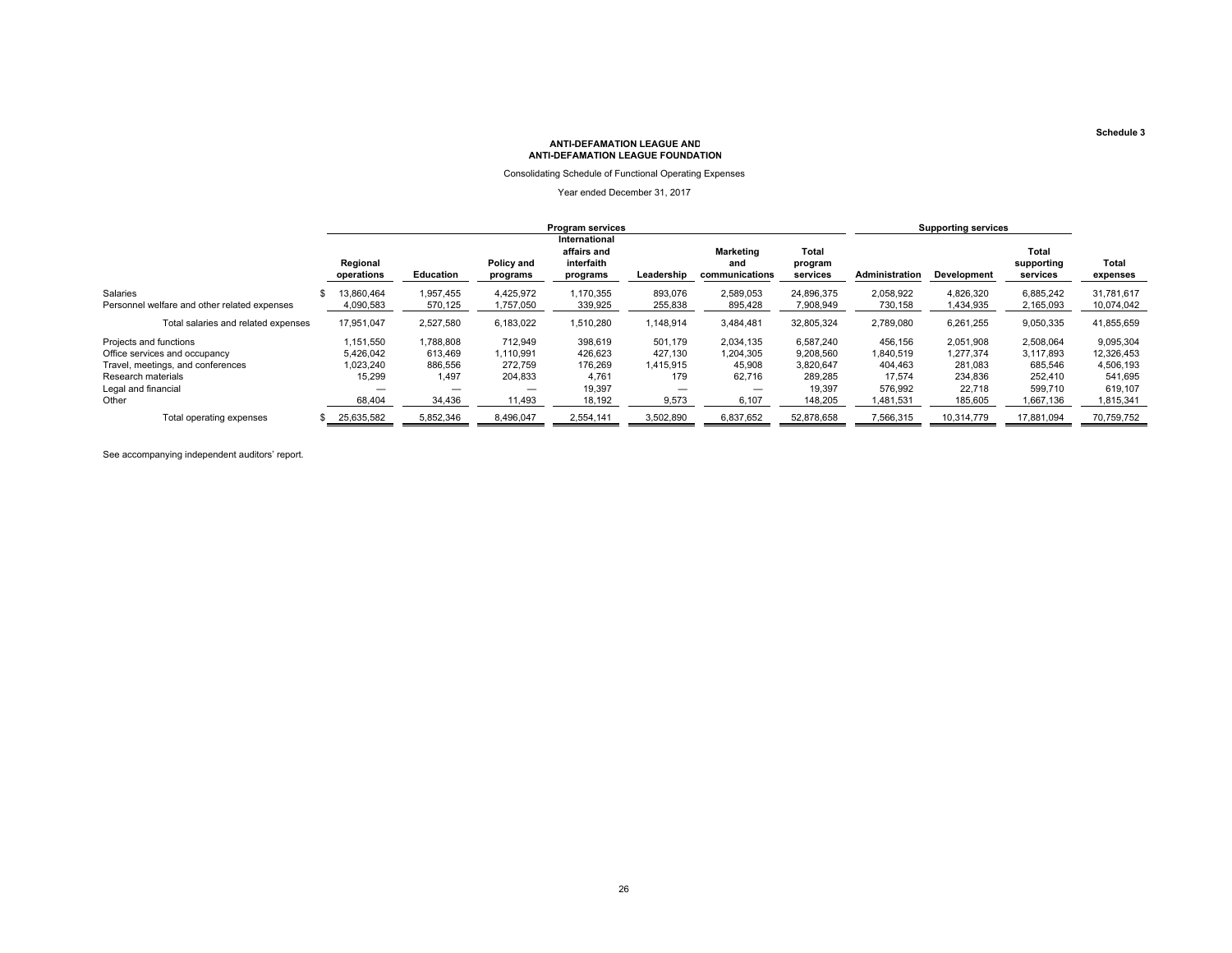#### Consolidating Schedule of Functional Expenses – Operating for Anti-Defamation League

Year ended December 31, 2017

|                                                                                                                                                    |                                                         | <b>Program services</b>                                 |                                                      |                                                            |                                                      |                                                          |                                                                     |                                                                   | <b>Supporting services</b>                                    |                                                                     |                                                                         |
|----------------------------------------------------------------------------------------------------------------------------------------------------|---------------------------------------------------------|---------------------------------------------------------|------------------------------------------------------|------------------------------------------------------------|------------------------------------------------------|----------------------------------------------------------|---------------------------------------------------------------------|-------------------------------------------------------------------|---------------------------------------------------------------|---------------------------------------------------------------------|-------------------------------------------------------------------------|
|                                                                                                                                                    | Regional<br>operations                                  | <b>Education</b>                                        | Policy and<br>programs                               | International<br>affairs and<br>interfaith<br>programs     | Leadership                                           | Marketing<br>and<br>communications                       | Total<br>program<br>services                                        | Administration                                                    | Development                                                   | Total<br>supporting<br>services                                     | Total<br>expenses                                                       |
| Salaries<br>Personnel welfare and other related expenses                                                                                           | 13.734.046<br>4,049,674                                 | 1,699,980<br>486,807                                    | 4,364,778<br>1,737,248                               | 1,041,945<br>298,372                                       | 890,482<br>254,999                                   | 2,589,053<br>895,428                                     | 24,320,284<br>7,722,528                                             | 1.036.729<br>399,378                                              | 3,406,603<br>975,517                                          | 4,443,332<br>1,374,895                                              | 28,763,616<br>9,097,423                                                 |
| Total salaries and related expenses                                                                                                                | 17,783,720                                              | 2,186,787                                               | 6,102,026                                            | 1,340,317                                                  | 1,145,481                                            | 3,484,481                                                | 32,042,812                                                          | 1,436,107                                                         | 4,382,120                                                     | 5,818,227                                                           | 37,861,039                                                              |
| Projects and functions<br>Office services and occupancy<br>Travel, meetings, and conferences<br>Research materials<br>Legal and financial<br>Other | 1,093,659<br>5,563,285<br>1,023,240<br>15,299<br>68,404 | 1,670,908<br>580,900<br>886,556<br>1,497<br>–<br>34,436 | 684.928<br>1,078,422<br>272,759<br>204,833<br>11,493 | 339,819<br>426,623<br>176,269<br>4.761<br>19,397<br>18,192 | 499,991<br>427,130<br>1,415,915<br>179<br>-<br>9,573 | 2,034,135<br>1,204,305<br>45,908<br>62,716<br>–<br>6,107 | 6.323.440<br>9,280,665<br>3,820,647<br>289,285<br>19,397<br>148,205 | 456.156<br>1,111,438<br>295,143<br>17.574<br>357.957<br>1,206,281 | 2,051,908<br>991,488<br>269,882<br>60.476<br>15,515<br>12,717 | 2,508,064<br>2,102,926<br>565,025<br>78,050<br>373,472<br>1,218,998 | 8,831,504<br>11,383,591<br>4,385,672<br>367,335<br>392,869<br>1,367,203 |
| Total operating expenses                                                                                                                           | 25,547,607                                              | 5.361.084                                               | 8,354,461                                            | 2,325,378                                                  | 3.498.269                                            | 6,837,652                                                | 51.924.451                                                          | 4.880.656                                                         | 7,784,106                                                     | 12.664.762                                                          | 64,589,213                                                              |

See accompanying independent auditors' report.

**Schedule 4**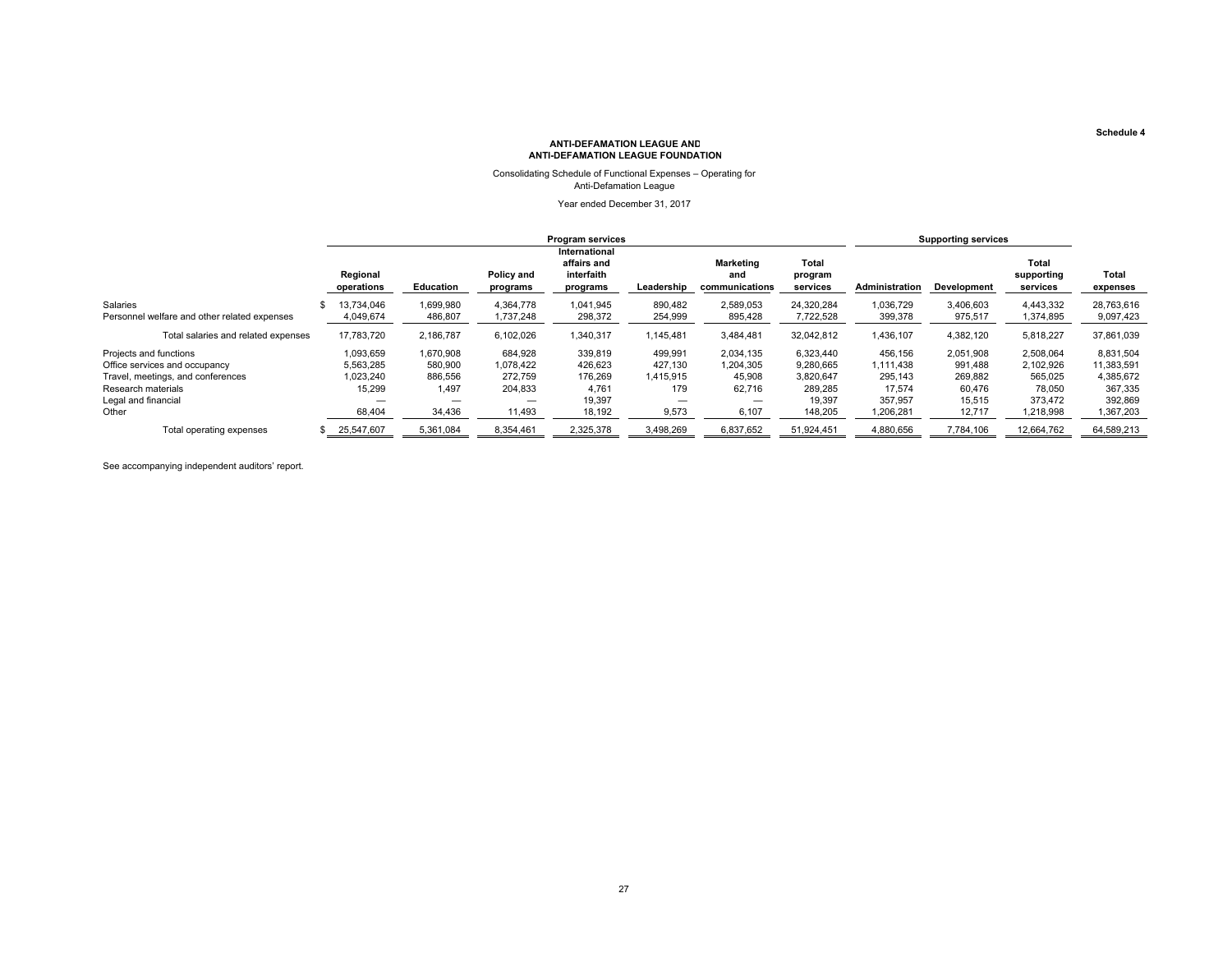# Consolidating Schedule of Functional Expenses – Operating for Anti-Defamation League Foundation

Year ended December 31, 2017

|                                              | <b>Program services</b> |                  |                        |                                                        |            |                                    |                              |                | <b>Supporting services</b> |                                 |                   |  |
|----------------------------------------------|-------------------------|------------------|------------------------|--------------------------------------------------------|------------|------------------------------------|------------------------------|----------------|----------------------------|---------------------------------|-------------------|--|
|                                              | Regional<br>operations  | <b>Education</b> | Policy and<br>programs | International<br>affairs and<br>interfaith<br>programs | Leadership | Marketing<br>and<br>communications | Total<br>program<br>services | Administration | <b>Development</b>         | Total<br>supporting<br>services | Total<br>expenses |  |
| Salaries                                     | 126.418                 | 257,475          | 61,194                 | 128,410                                                | 2,594      | –                                  | 576,091                      | 1.022.193      | 1,419,717                  | 2,441,910                       | 3,018,001         |  |
| Personnel welfare and other related expenses | 40,909                  | 83,318           | 19,802                 | 41,553                                                 | 839        | –                                  | 186,421                      | 330,780        | 459,418                    | 790,198                         | 976,619           |  |
| Total salaries and related expenses          | 167,327                 | 340,793          | 80,996                 | 169,963                                                | 3,433      |                                    | 762,512                      | 1,352,973      | 1,879,135                  | 3,232,108                       | 3,994,620         |  |
| Projects and functions                       | 57,891                  | 117,900          | 28,021                 | 58,800                                                 | 1,188      | $\overline{\phantom{0}}$           | 263,800                      | -              |                            | $\overline{\phantom{m}}$        | 263,800           |  |
| Office services and occupancy                | 154,703                 | 32,569           | 32,569                 | -                                                      | –          |                                    | 219,841                      | 729.081        | 285,886                    | 1.014.967                       | 1,234,808         |  |
| Travel, meetings, and conferences            |                         | –                |                        |                                                        |            |                                    |                              | 109,320        | 11,201                     | 120,521                         | 120,521           |  |
| Research materials                           |                         | —                | -                      | -                                                      |            | —                                  | –                            |                | 174,360                    | 174,360                         | 174,360           |  |
| Legal and financial                          |                         | -                |                        | -                                                      |            | —                                  | $\overline{\phantom{m}}$     | 219,035        | 7,203                      | 226,238                         | 226,238           |  |
| Other                                        |                         | _                |                        |                                                        |            |                                    | –                            | 275,250        | 172,888                    | 448,138                         | 448,138           |  |
| Total operating expenses                     | 379,921                 | 491,262          | 141,586                | 228,763                                                | 4,621      | $\overline{\phantom{0}}$           | 1,246,153                    | 2.685.659      | 2,530,673                  | 5,216,332                       | 6,462,485         |  |

See accompanying independent auditors' report.

**Schedule 5**